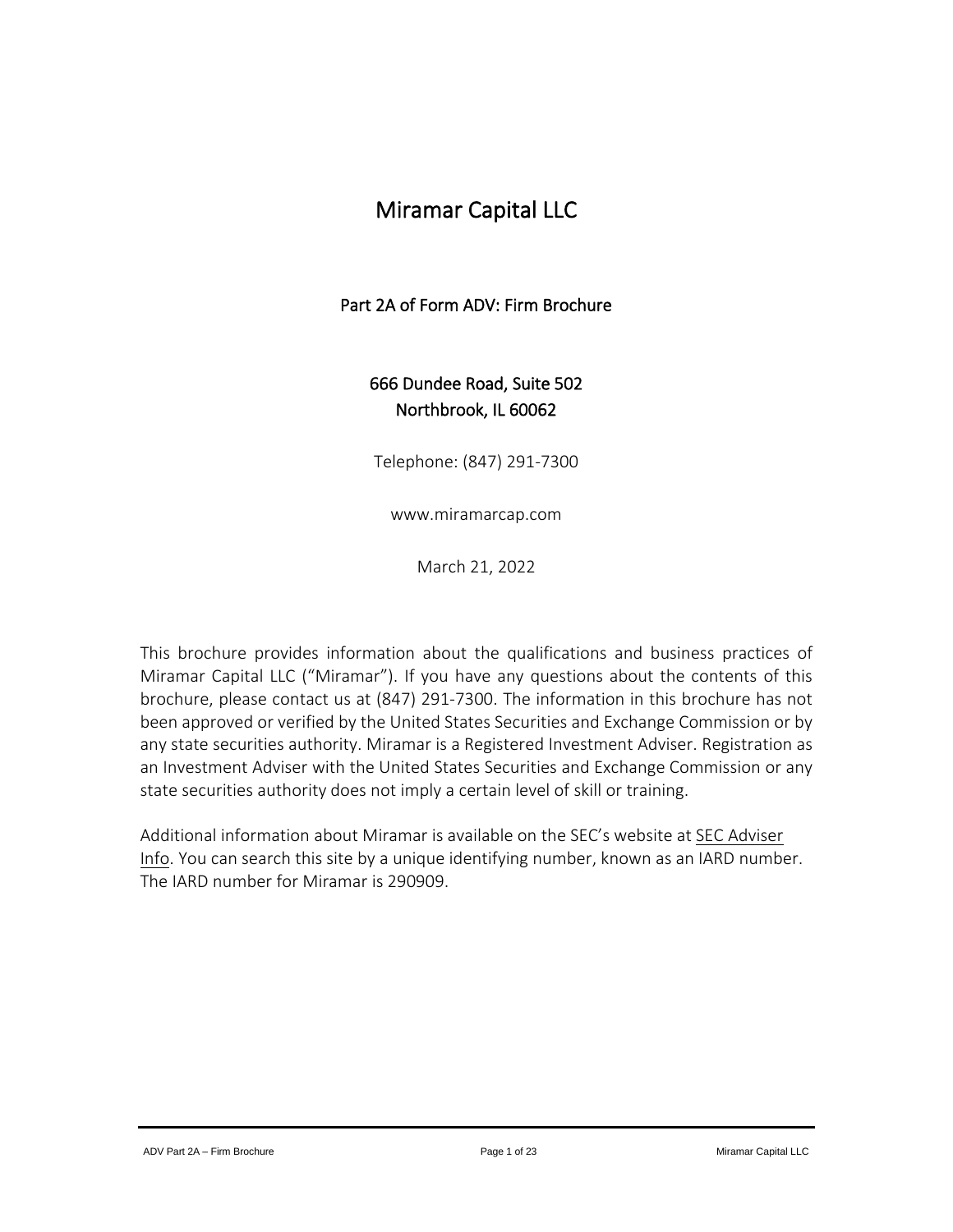# ITEM 2 – MATERIAL CHANGES

# <span id="page-1-0"></span>Summary of Material Changes

Our last annual amendment of the Form ADV, Part 2A was on January 26, 2021. There have been the following material changes since our last annual amendment:

Item 12 – Brokerage Practices. Charles Schwab & Co., Inc. Advisor Services ("Schwab") has been added as a qualified custodian.

Item 14 – Client Referrals and Other Compensation. The firm no longer receives any Additional services from TD Ameritrade.

This section of the Brochure will address only those "material changes" that have been incorporated since our last delivery or posting of this document on the SEC's public disclosure website (IAPD) www.adviserinfo.sec.gov.

If you would like another copy of this Brochure, please download it from the SEC Website as indicated above or you may contact our Chief Compliance Officer, Robert Kalman at bk@miramarcap.com or (847)291-7300.

We encourage you to read this document in its entirety.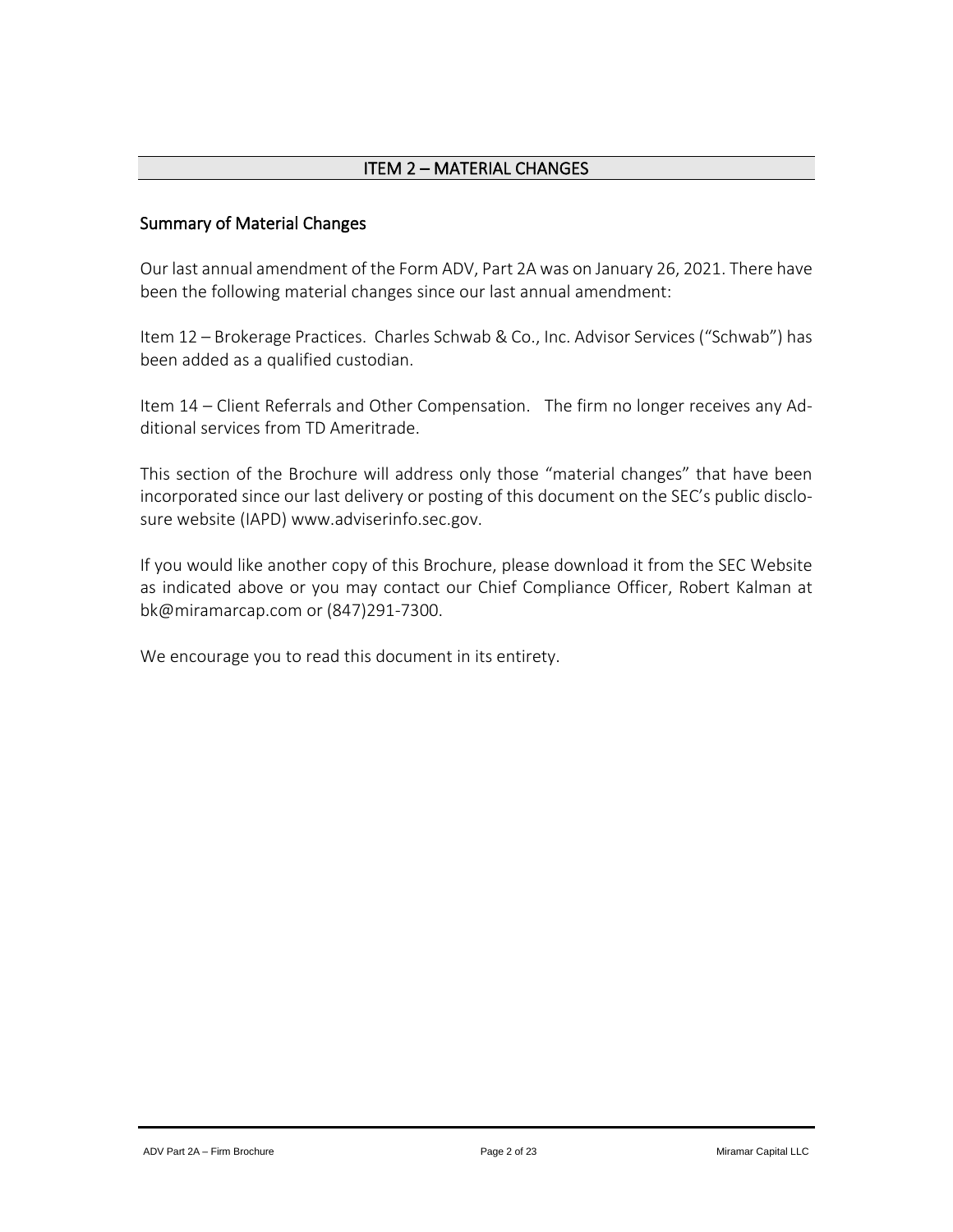<span id="page-2-0"></span>

| <b>ITEM 3 - TABLE OF CONTENTS</b>                                                                 |                |
|---------------------------------------------------------------------------------------------------|----------------|
| <b>ITEM 2 - MATERIAL CHANGES</b>                                                                  | $\overline{2}$ |
| <b>ITEM 3 - TABLE OF CONTENTS</b>                                                                 | $\mathbf{3}$   |
| <b>ITEM 4-ADVISORY BUSINESS</b>                                                                   | 4              |
| <b>ITEM 5 - FEES AND COMPENSATION</b>                                                             | 8              |
| ITEM 6 - PERFORMANCE BASED FEES AND SIDE-BY-SIDE MANAGEMENT                                       | 11             |
| <b>ITEM 7 - TYPES OF CLIENTS</b>                                                                  | 11             |
| ITEM 8 - METHODS OF ANALYSIS, INVESTMENT STRATEGIES AND RISK OF LOSS                              | 11             |
| <b>ITEM 9 - DISCIPLINARY INFORMATION</b>                                                          | 16             |
| ITEM 10 - OTHER FINANCIAL INDUSTRY ACTIVITIES AND AFFILIATIONS                                    | 16             |
| ITEM 11 - CODE OF ETHICS PARTICIPATION OR INTEREST IN CLIENT TRANSACTIONS AND<br>PERSONAL TRADING | <u>16</u>      |
| <b>ITEM 12 - BROKERAGE PRACTICES</b>                                                              | 18             |
| <b>ITEM 13 - REVIEW OF ACCOUNTS</b>                                                               | 20             |
| ITEM 14 - CLIENT REFERRALS AND OTHER COMPENSATION                                                 | 21             |
| ITEM 15 - CUSTODY                                                                                 | 21             |
| <b>ITEM 16 - INVESTMENT DISCRETION</b>                                                            | 22             |
| <b>ITEM 17 - VOTING YOUR SECURITIES</b>                                                           | 22             |
| <b>ITEM 18 - FINANCIAL INFORMATION</b>                                                            | 23             |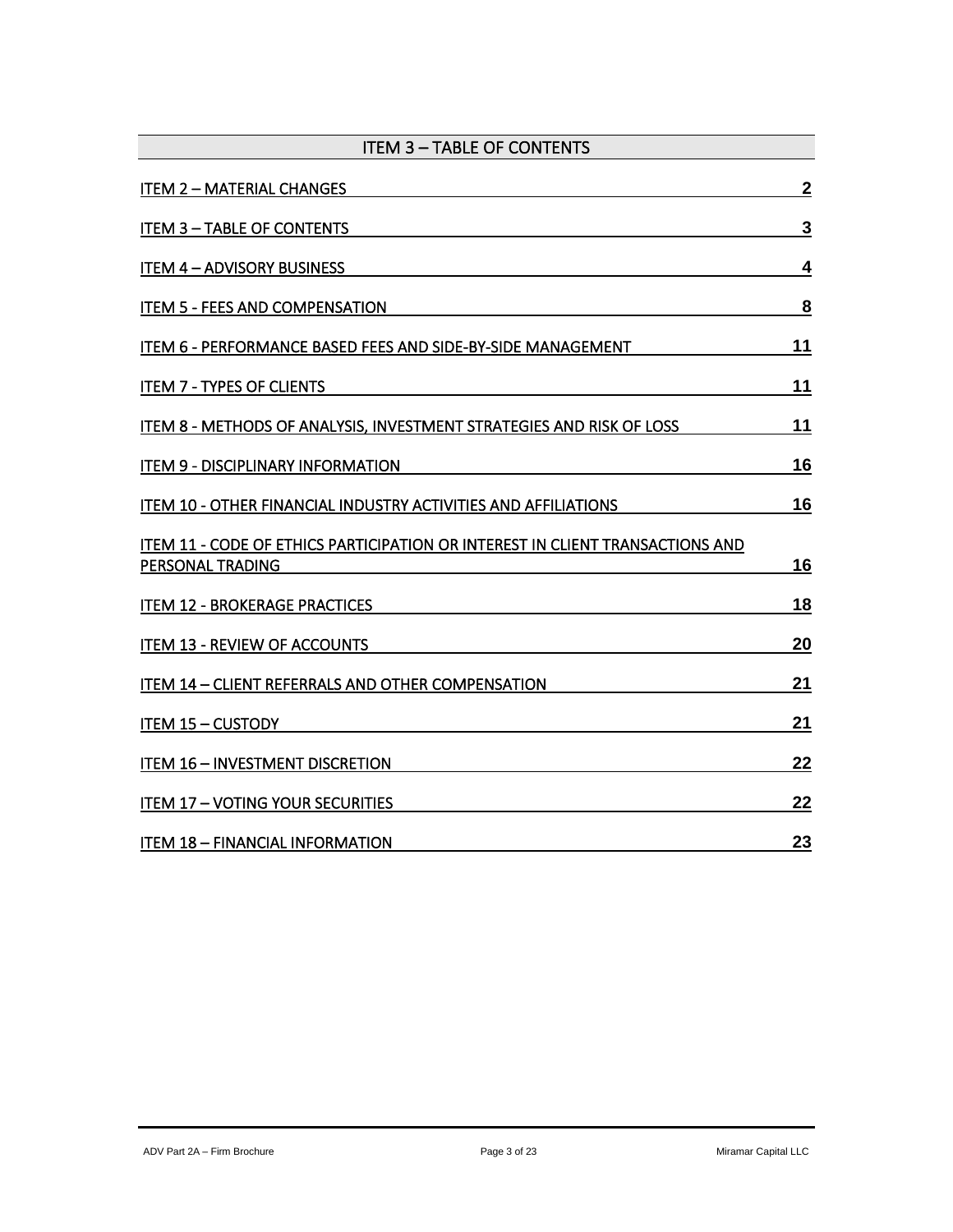# ITEM 4 – ADVISORY BUSINESS

<span id="page-3-0"></span>This Disclosure document is being offered to you by Miramar Capital LLC ("Miramar" or "Firm") about the investment advisory services we provide. It discloses information about our services and the way those services are made available to you, the client.

We are an investment management firm located in Northbrook, Illinois. We specialize in investment advisory services for individuals, high net worth individuals, employee sponsored retirement plans, institutions, charitable organizations, trusts and estates. Our Firm became a registered investment adviser in November 2017. Miramar Capital, LLC is a limited liability company formed in Illinois and is owned by Robert Kalman and Max Wasserman.

We are committed to helping clients build, manage, and preserve their wealth, and to provide assistance that helps clients to achieve their stated financial goals. We will offer an initial complimentary meeting upon our discretion; however, investment advisory services are initiated only after you and Miramar execute an Investment Management Agreement.

#### Investment and Wealth Management and Supervision Services

We manage advisory accounts on a discretionary and non-discretionary basis. When constructing individual investment portfolios, we believe the most important step is understanding the client's investment objectives and risk tolerance.

We focus on understanding the client's:

- Return Requirements
- Risk Tolerance

Furthermore, we take into account the client's individual:

- Time Horizon
- Liquidity Needs
- Tax Considerations
- Legal or Regulatory Constraints (where applicable)
- Unique Circumstances

Based on aforementioned, we assist the client in establishing the appropriate asset allocation. Because no two individuals or institutions have exactly the same financial goals we custom tailor each portfolio. Through meetings and analysis, we work with clients to determine the appropriate asset mix for them. When we construct individual portfolios that address their needs, we consider not only the potential return of an investment but also its risk level. This approach requires us to periodically review your portfolio.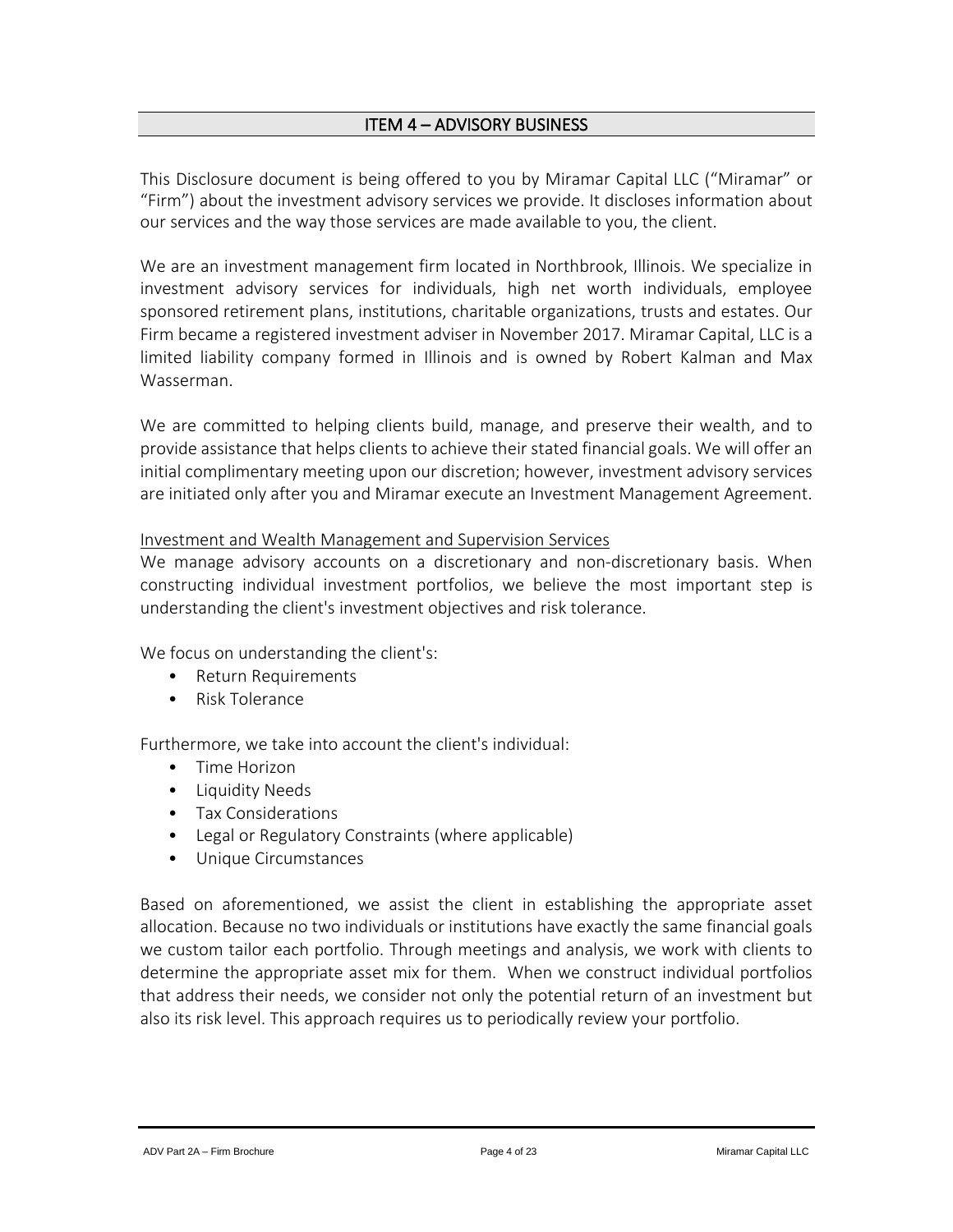It is the client's obligation to notify us immediately if circumstances have changed with respect to their goals. You will have the ability to leave standing instructions with us to refrain from investing in particular industries or invest in limited amounts of securities.

If a non-discretionary relationship is in place, recommendation will be communicated, or we will facilitate a trade requested by you and only upon your authorization will any action be taken on your behalf.

In all cases, you have a direct and beneficial interest in your securities, rather than an undivided interest in a pool of securities. We do have limited authority to direct the Custodian to deduct our investment advisory fees from your accounts, but only with the appropriate written authorization from you. We may also discuss timing and price of the order.

Where appropriate, we provide advice about any type of legacy position held in client portfolios. Typically, these are assets that are ineligible to be custodied at our primary custodian. Clients will engage us to advise on certain investment products that are not maintained at their primary custodian, such as variable life insurance, annuity contracts and assets held in employer sponsored retirement plans and qualified tuition plans (i.e., 529 plans). If these accounts or positions can be held at a custodian, we may elect to manage, supervise and charge a fee on the position.

You are advised and are expected to understand that our past performance is not a guarantee of future results. Certain market and economic risks exist that adversely affect an account's performance. This could result in capital losses in your account.

# ERISA Section 3(21) Investment Management Services

For employer-sponsored retirement plans with participant-directed investments, Miramar provides its advisory services as an investment advisor as defined under Section 3(21) of the Employee Retirement Income Security Act of 1974, as amended ("ERISA").

When serving as an ERISA 3(21) investment advisor, the plan sponsor and Miramar share fiduciary responsibility. The plan sponsor retains ultimate decision-making authority for the investments and may accept or reject the recommendations in accordance with the terms of a separate ERISA 3(21) Investment Advisor Agreement between Miramar and the plan sponsor. Miramar provides the following services to the plan sponsor:

- Screen investments and make recommendations.
- Monitor the investments and suggests replacement investments when appropriate.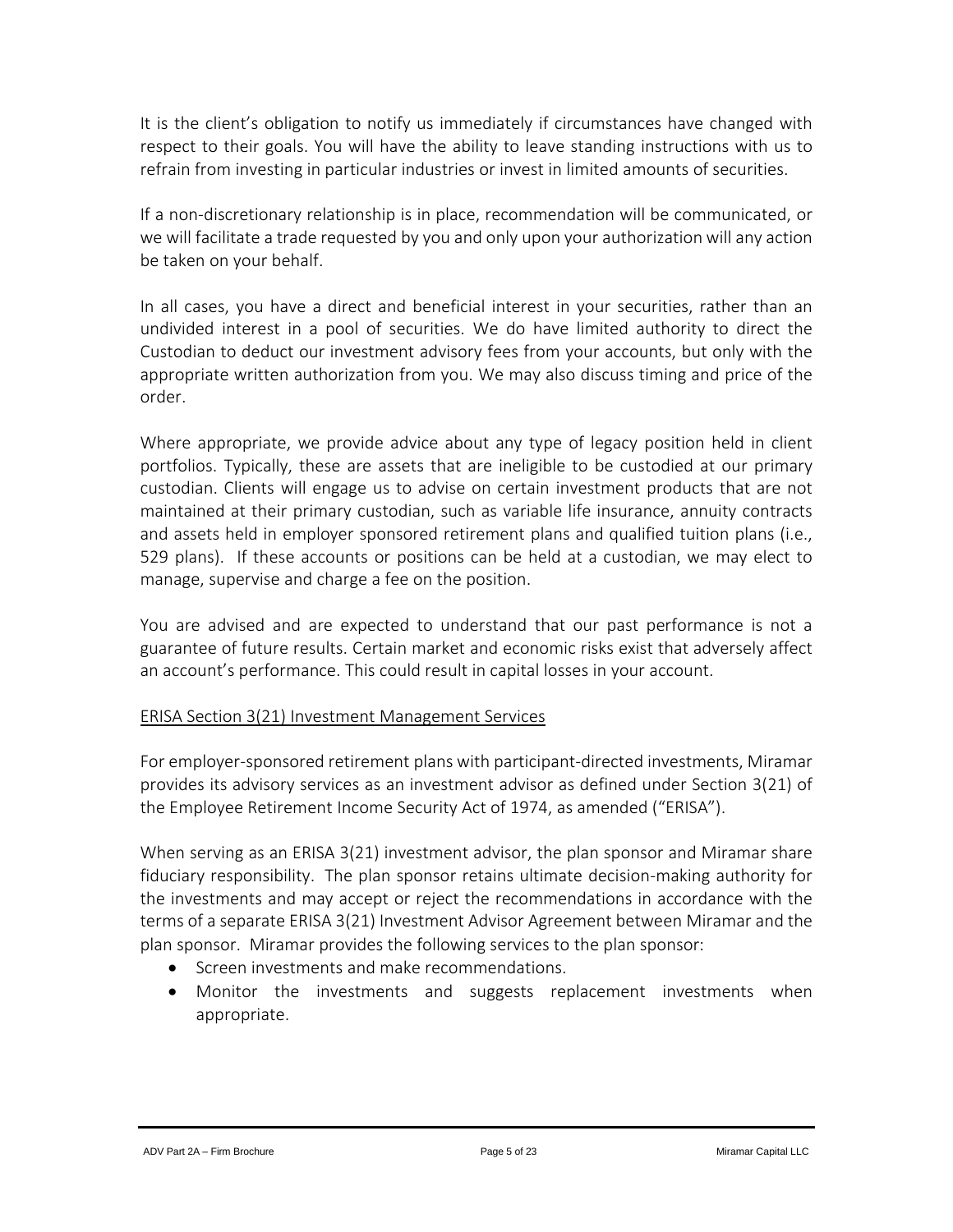Miramar's goal in identifying the plan's investment options is to provide a range of options that will enable plan participants to invest according to varying risk tolerances, savings time horizons or other financial goals. The plan's investment options may consist of ETFs, CITs, mutual funds, model portfolios, or other similar investment funds. The investment funds from which Miramar will select from will be those that are available on the plan recordkeeper's investment platform.

## Disclosure Regarding Rollover Recommendations

A client or prospect leaving an employer typically has four options regarding an existing retirement plan (and may engage in a combination of these options): (i) leave the money in the former employer's plan, if permitted, (ii) roll over the assets to the new employer's plan, if one is available and rollovers are permitted, (iii) rollover to an Individual Retirement Account ("IRA"), or (iv) cash out the account value (which could, depending upon the client's age, result in adverse tax consequences). Our Firm may recommend an investor roll over plan assets to an IRA for which our Firm provides investment advisory services. As a result, our Firm and its representatives may earn an asset-based fee. In contrast, a recommendation that a client or prospective client leave their plan assets with their previous employer or roll over the assets to a plan sponsored by a new employer will generally result in no compensation to our Firm. Our Firm therefore has an economic incentive to encourage a client to roll plan assets into an IRA that our Firm will manage, which presents a conflict of interest. To mitigate the conflict of interest, there are various factors that our Firm will consider to the best of our ability, before recommending a rollover, including but not limited to: (i) the investment options available in the plan versus the investment options available in an IRA, (ii) fees and expenses in the plan versus the fees and expenses in an IRA, (iii) the services and responsiveness of the plan's investment professionals versus those of our Firm, (iv) required minimum distributions and age considerations, and (v) employer stock tax consequences, if any. All rollover recommendations are reviewed by our Firm's Chief Compliance Officer and remains available to address any questions that a client or prospective client has regarding the oversight.

We are fiduciaries under the Investment Advisers Act of 1940 and when we provide investment advice to you regarding your retirement plan account or individual retirement account, we are also fiduciaries within the meaning of Title I of the Employee Retirement Income Security Act and/or the Internal Revenue Code, as applicable, which are laws governing retirement accounts. We have to act in your best interest and not put our interest ahead of yours. At the same time, the way we make money creates some conflicts with your interests, which we mitigate or disclose.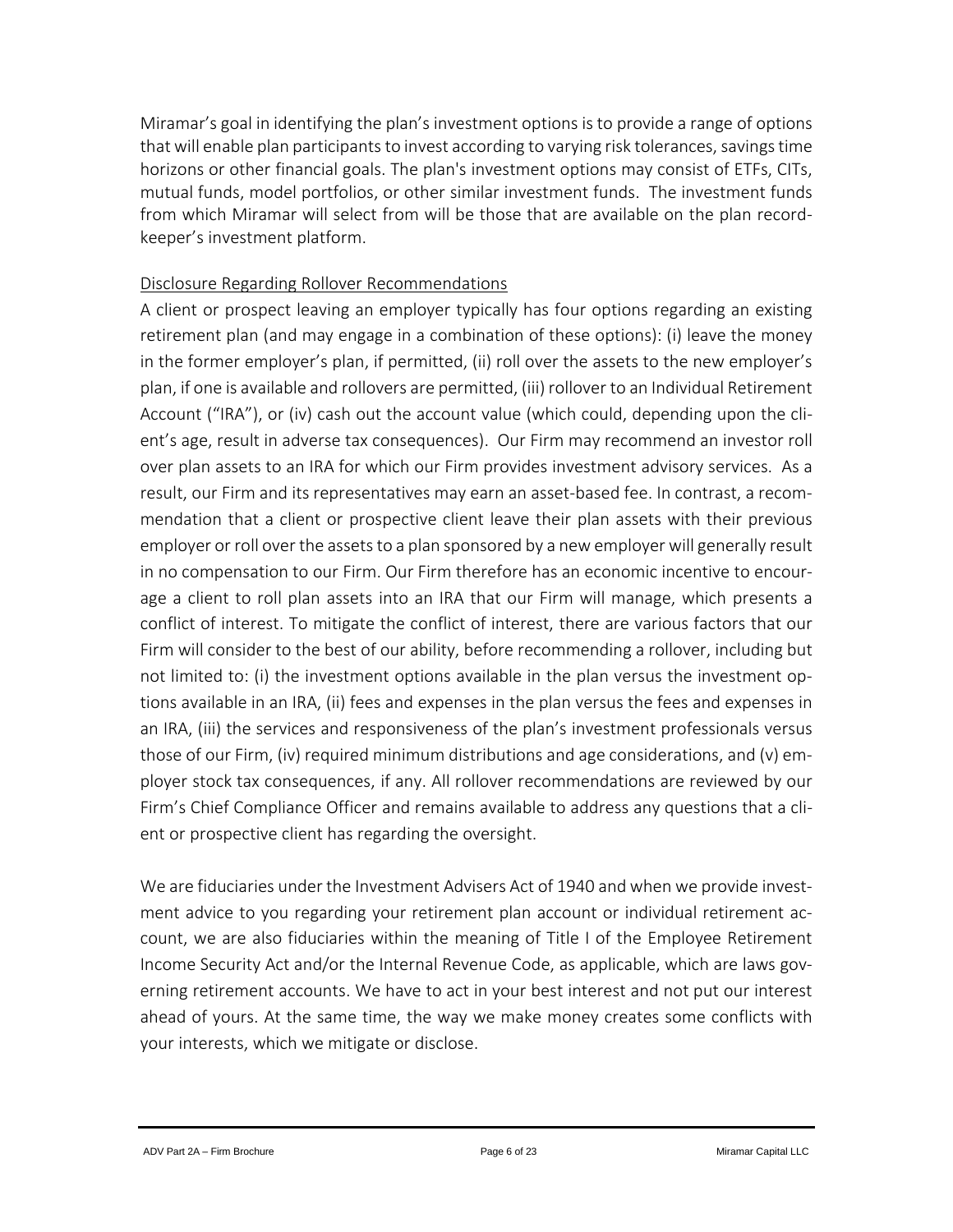## Financial Planning

Through the Financial Planning process, the Miramar team strives to engage our clients in conversations around the family's goals, objectives, priorities, vision, and legacy – both for the near term as well as for future generations. With the unique goals and circumstances of each family in mind, the Miramar team will offer wealth planning ideas and strategies to address the client's holistic financial picture, including estate, income tax, charitable, cash flow, wealth transfer and family legacy objectives. Miramar does not provide tax or legal advice. We will work with your independent tax/legal advisor (CPA, Estate Attorney, Insurance broker, etc.) to help create a plan tailored to your specific needs. Such services include various reports on specific goals and objectives or general investment and/or planning recommendations, guidance to outside assets and periodic updates.

Our specific services in preparing your plan include:

- Review and clarification of your financial goals.
- Assessment of your overall financial position including cash flow, balance sheet, investment strategy, risk management and estate planning.
- Creation of a unique plan for each goal you have, including personal and business real estate, education, retirement or financial independence, charitable giving, estate planning, business succession and other personal goals.
- Development of a goal-oriented investment plan, with input from various advisors to our clients around tax suggestions, asset allocation, expenses, risk and liquidity factors for each goal. This includes IRA and qualified plans, taxable and trust accounts that require special attention.

A written evaluation of each client's initial situation or Financial Plan is typically provided to the client. An annual review will be provided by the Adviser, if indicated by the Client and Advisor per the Financial Planning Agreement. More frequent reviews occur but are not necessarily communicated to the client unless immediate changes are recommended.

# Consulting Services

We also provide clients investment advice on a more-limited basis on one-or-more isolated areas of concern such as variable sub-account management, estate planning, real estate, retirement planning, or any other specific topic. Additionally, we provide advice on nonsecurities matters about the rendering of estate planning, insurance, real estate, and/or annuity advice or any other business advisory / consulting services for equity or debt investments in privately held businesses. In these cases, you will be required to select your own investment managers, custodian and/or insurance companies for the implementation of consulting recommendations. If your needs include brokerage and/or other financial services, we will recommend the use of one of several investment managers, brokers,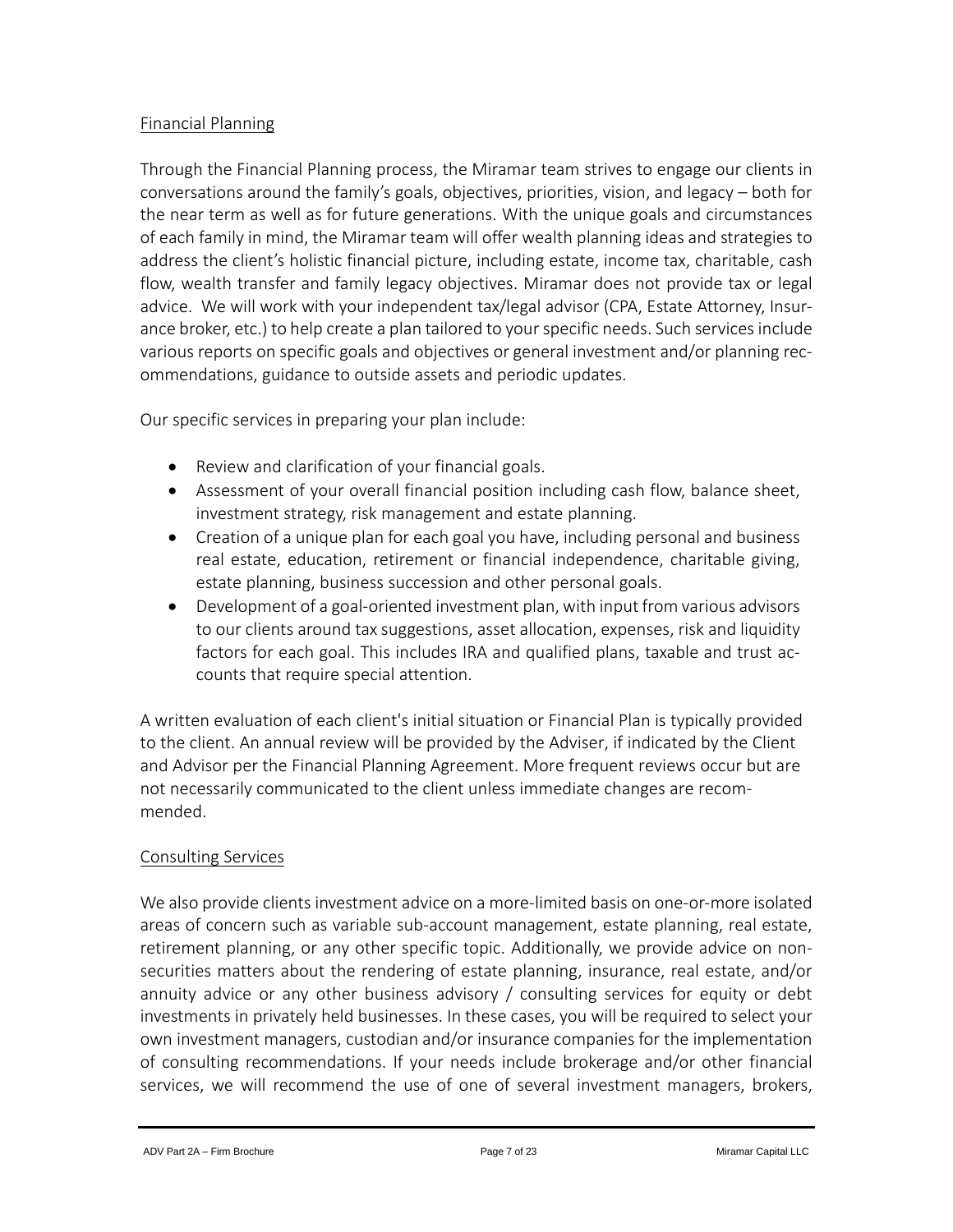banks, custodians, insurance companies or other financial professionals("Firms"). You must independently evaluate these Firms before opening an account or transacting business and have the right to effect business through any firm you choose. You have the right to choose whether to follow the consulting advice that we provide.

## Wrap Fee Program

We are the sponsor and manager of the Miramar Capital Wrap Program (the "Program"), a wrap fee program (i.e., an arrangement where brokerage commissions and transaction costs are absorbed by the Firm). The fee covers transaction costs or commissions resulting from the management of your accounts, however, most investments trade without transaction fees today, so our payment of these and other incidental custodial related expenses should not be considered a significant factor in determining the relative value of our wrap program. Participants in the Program may pay a higher aggregate fee than if brokerage services are purchased separately. Additional information about the Program is available in Miramar Capital's Wrap Brochure, which appears as Part 2A Appendix 1 of the Firm's Form ADV.

# Regulatory Assets Under Management

As of December 31, 2021, we have \$376,631,192 in discretionary assets under management and \$65,524,435 in non-discretionary assets under management.

## ITEM 5 - FEES AND COMPENSATION

#### <span id="page-7-0"></span>Investment Management Fees and Compensation

Our Firm charges a fee as compensation for providing Investment Management services on your account. These services include advisory services, trade entry, investment supervision, and other account-maintenance activities. For non-wrap accounts, our custodian may charge transaction costs, custodial fees, redemption fees, retirement plan and administrative fees or commissions. The client will pay these fees. See Additional Fees and Expenses below for additional details.

The fees for investment management are based on an annual percentage of assets under management and are applied to the household asset value on a pro-rata basis and billed quarterly in advance. The quarterly fee will be calculated on the quarter end balance of the account. The market value will be determined as reported by the Custodian. Fees are assessed on all assets under management, including securities, cash and money market balances. Margin account balances are not included in the fee billing.

Listed below is our standard fee schedule for managed accounts. We may negotiate fees.

ADV Part 2A – Firm Brochure **Page 8 of 23** Page 8 of 23 Miramar Capital LLC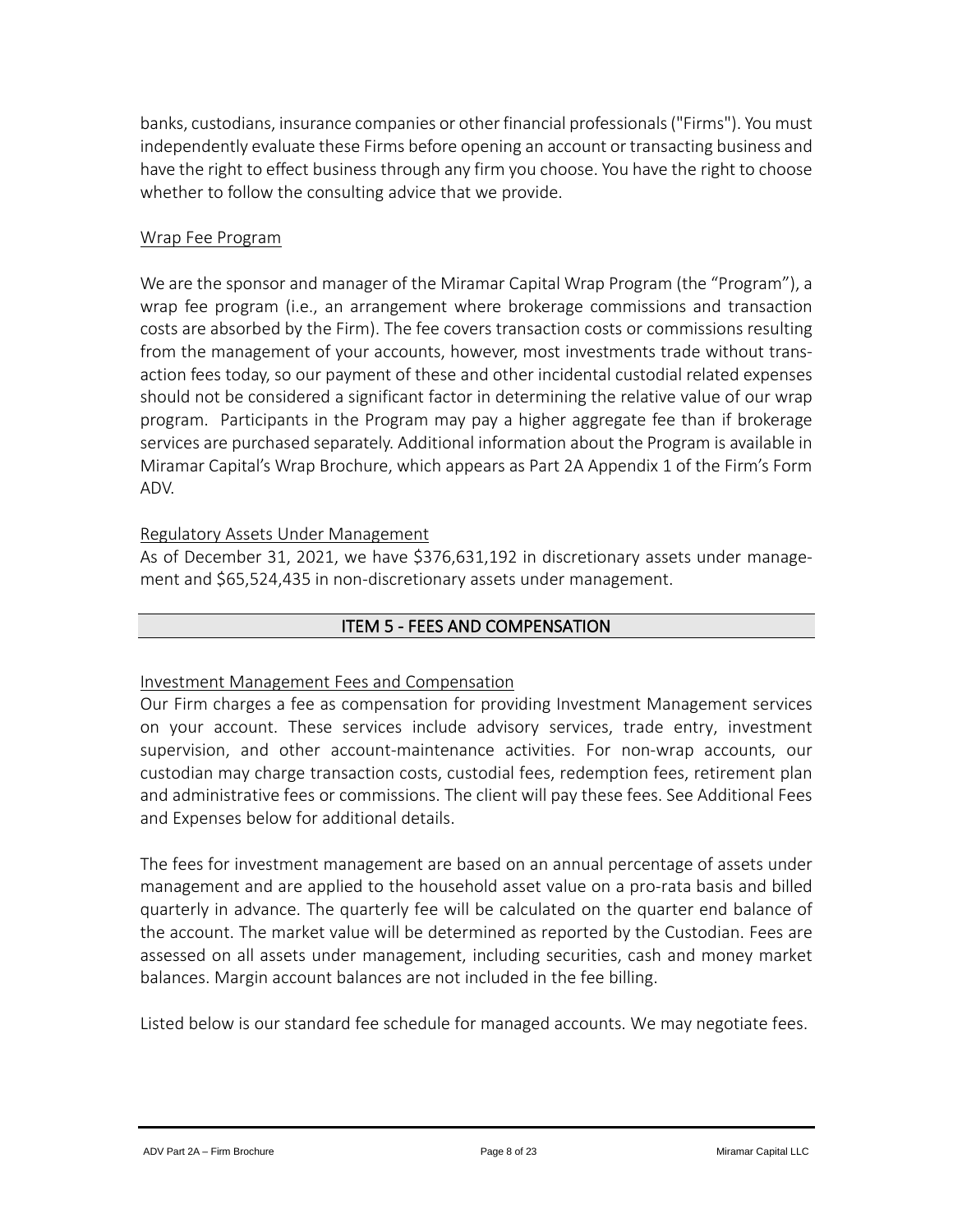## Equity/Balanced Accounts/Fixed

- 1.60% per annum for accounts less than \$1,000,000.
- 1.25% per annum for accounts \$1,000,001 \$4,000,000;
- 1.00% per annum for accounts \$4,000,001 \$7,000,000;
- 0.8% per annum for accounts \$7,000,001-\$10,000,000
- negotiated for accounts over 10,000,000

The specific advisory fees are set forth in your Investment Management Agreement. Fees may vary based on the size of the account, complexity of the portfolio, extent of activity in the account or other reasons agreed upon by us and you as the client. In certain circumstances, our fees and the timing of the fee payments may be negotiated. Our employees and their family related accounts are charged a reduced fee for our services.

Unless otherwise instructed by the Client, we will aggregate related client accounts for the purposes of determining the account size and annualized fee. The common practice is often referred to as "house-holding" portfolios for fee purposes and may result in lower fees than if fees were calculated on portfolios separately. Our method of house-holding accounts for fee purposes looks at the overall family dynamic and relationship. When applicable and noted in *Appendix A* of the Investment Management Agreement, legacy positions will also be excluded from the fee calculation.

The independent qualified custodian holding your funds and securities will debit your account directly for the advisory fee and pay that fee to us. You will provide written authorization permitting the fees to be paid directly from your account held by the qualified custodian. Further, the qualified custodian agrees to deliver an account statement to you on a monthly basis indicating all the amounts deducted from the account including our advisory fees.

Either Miramar or you may terminate the management agreement immediately upon written notice to the other party. The management fee will be pro-rated to the date of termination, for the month in which the cancellation notice was given and the fee will be refunded to your account. Upon termination, you are responsible for monitoring the securities in your account, and we will have no further obligation to act or advise with respect to those assets. In the event of client's death or disability, Miramar will continue management of the account until we are notified of client's death or disability and given alternative instructions by an authorized party.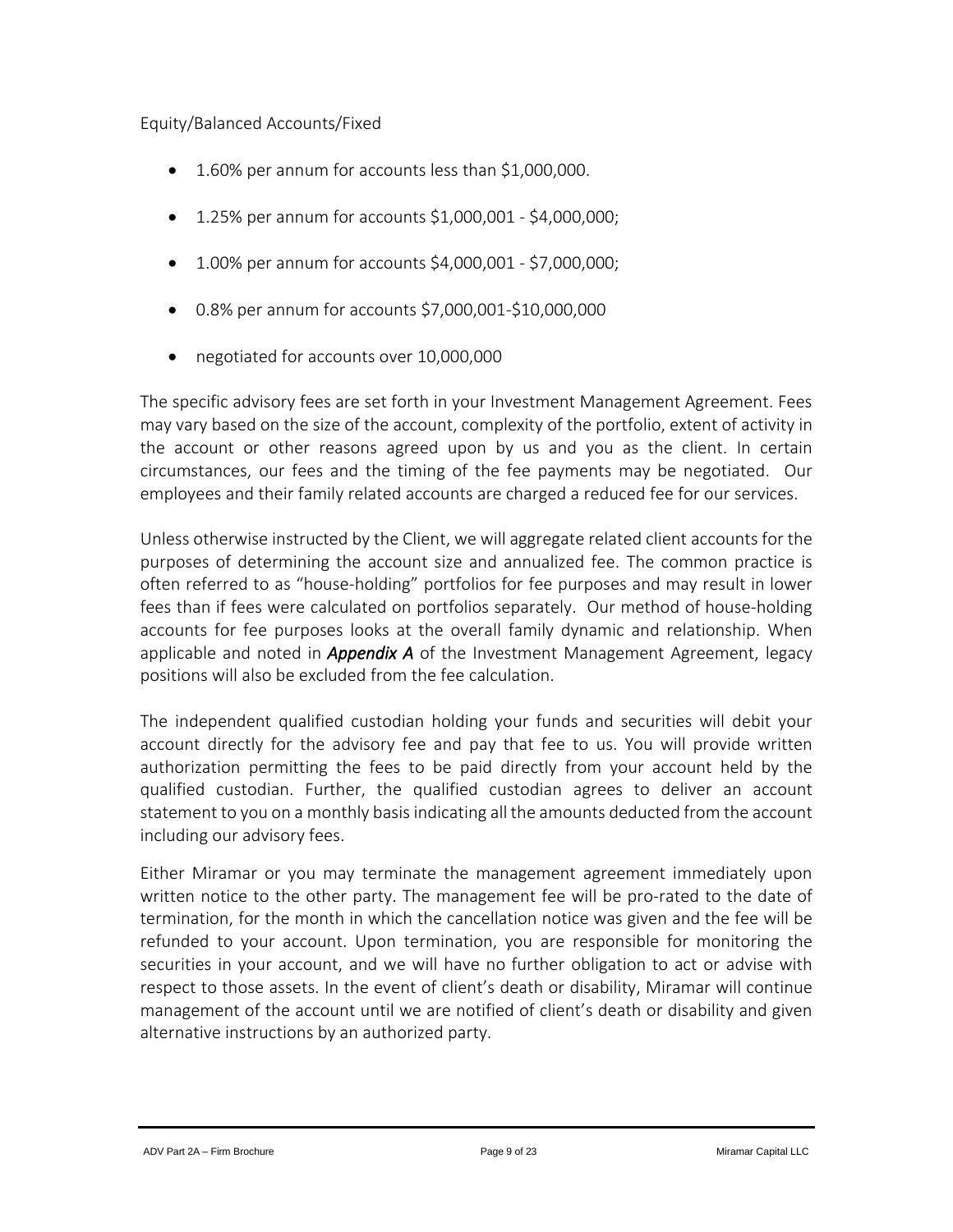#### Financial Planning Fees

Financial Planning Fees are included in the Investment Management Fee described above.

## Employee Sponsored Retirement Plan Fees

We charge an annual fee as negotiated with the client and disclosed in the Employer Sponsored Retirement Plans Investment Advisory Agreement. The compensation method is explained and agreed upon in advance before any services are rendered. Fees range from 0.10% to 1.25% annually.

Plan advisory services begin with the effective date of the Investment Advisory Agreement, which is the date you sign the Investment Advisory Agreement. For that calendar quarter, fees will be adjusted pro rata based upon the number of calendar days in the calendar quarter that the Agreement was effective. Our fee is billed in either arrears or in advance on the last business day of the calendar quarter, as indicated on the Advisory Agreement Appendix A. For Plans where our fee is billed to the custodian, the fee is deducted directly from the participant accounts. Written authorization permitting us to be paid directly from the custodial account is outlined in the Investment Advisory Agreement.

Either party may terminate the Investment Advisory Agreement at any time upon immediate notice. You are responsible to pay for services rendered until the termination of the agreement.

#### **Consulting**

Miramar provides consulting services for clients who need advice on a limited scope of work. Miramar will negotiate consulting fees with you. Fees may vary based on the extent and complexity of the consulting project. Fees will be billed as services are rendered. Either party may terminate the consulting agreement at any time. Upon termination, fees will be prorated to the date of termination and any unearned portion of the fee will be refunded to you as described above.

#### Administrative Services Provided by Orion Advisor Services

We have contracted with Orion Advisor Services ("Orion") to utilize its technology platforms to support data reconciliation, performance reporting, fee calculation and billing, research, client database maintenance, quarterly performance evaluations, payable reports, web site administration, trading platforms, and other functions related to the administrative tasks of managing client accounts. Due to this arrangement, Orion will have access to client accounts, but Orion will not serve as an investment advisor to our clients. Miramar and Orion are non-affiliated companies. Our Firm is charged an annual fee for each account administered by Orion. Please note that the fee charged to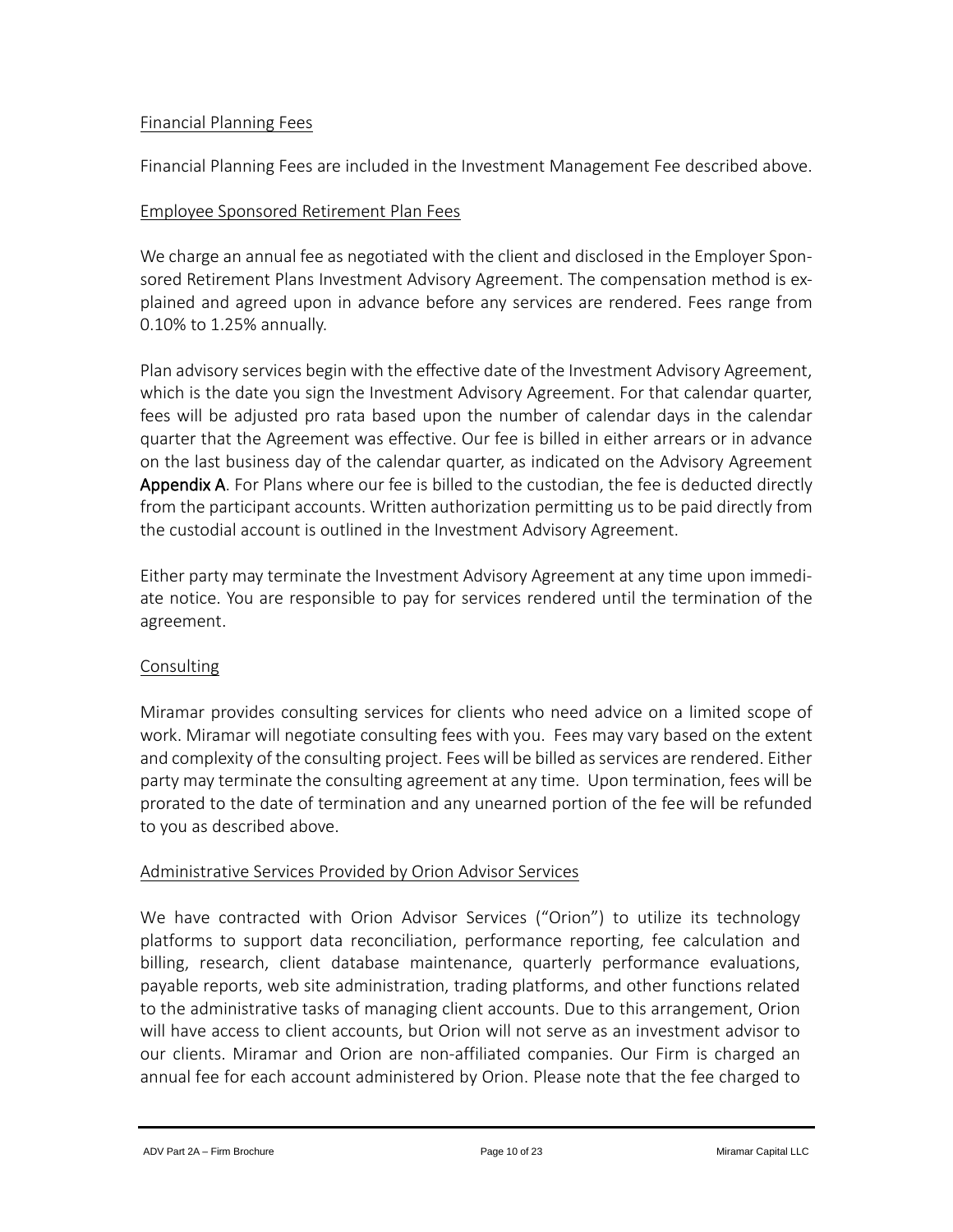the client will not increase due to the annual fee Miramar pays to Orion, the annual fee is paid from the portion of the management fee retained by Miramar.

# Additional Fees and Expenses:

In addition to the advisory fees paid to our Firm, clients may also incur certain charges imposed by other third parties, such as broker-dealers, custodians, trust companies, banks and other financial institutions (collectively "Financial Institutions"). These additional charges may include securities, transaction fees, custodial fees, fees charged by the Independent Managers, charges imposed directly by a mutual fund or ETF in a client's account, as disclosed in the fund's prospectus (e.g., fund management fees and other fund expenses), deferred sales charges, odd-lot differentials, transfer taxes, wire transfer and electronic fund fees, foreign brokerage fees and other fees and taxes on brokerage accounts and securities transactions. Miramar' brokerage practices are described at length in Item 12, below. Neither our Firm nor its supervised persons accept compensation for the sale of securities or other investment products. Further, our firm does not share in any of these additional fees and expenses outlined above.

# ITEM 6 - PERFORMANCE BASED FEES AND SIDE-BY-SIDE MANAGEMENT

<span id="page-10-0"></span>We do not charge advisory fees on a share of the capital appreciation of the funds or securities in a client account (so-called performance-based fees) nor engage side by side management.

# ITEM 7 - TYPES OF CLIENTS

<span id="page-10-1"></span>We provide investment management services to:

- Individuals (primarily those with a high net worth) and their related accounts such as retirement accounts (IRAs), trusts, partnerships, and businesses;
- Retirement plans such as 401(k) and profit-sharing plans;
- Business Accounts;
- Charitable foundations and other not-for-profit organizations.
- While we have no stated minimum requirements we typically manage relationships with \$1,000,000 or greater.

# ITEM 8 - METHODS OF ANALYSIS, INVESTMENT STRATEGIES AND RISK OF LOSS

#### <span id="page-10-2"></span>Overview

We strive to provide consistent, tailored advice and service, along with a proven track record of sound investment selection. We emphasize preserving and growing wealth to ensure that our clients take advantage of the asset allocations that will succeed in a variety of market scenarios. We believe that rising equity values are created by sustained, profitable growth in a company's earnings and cash flow.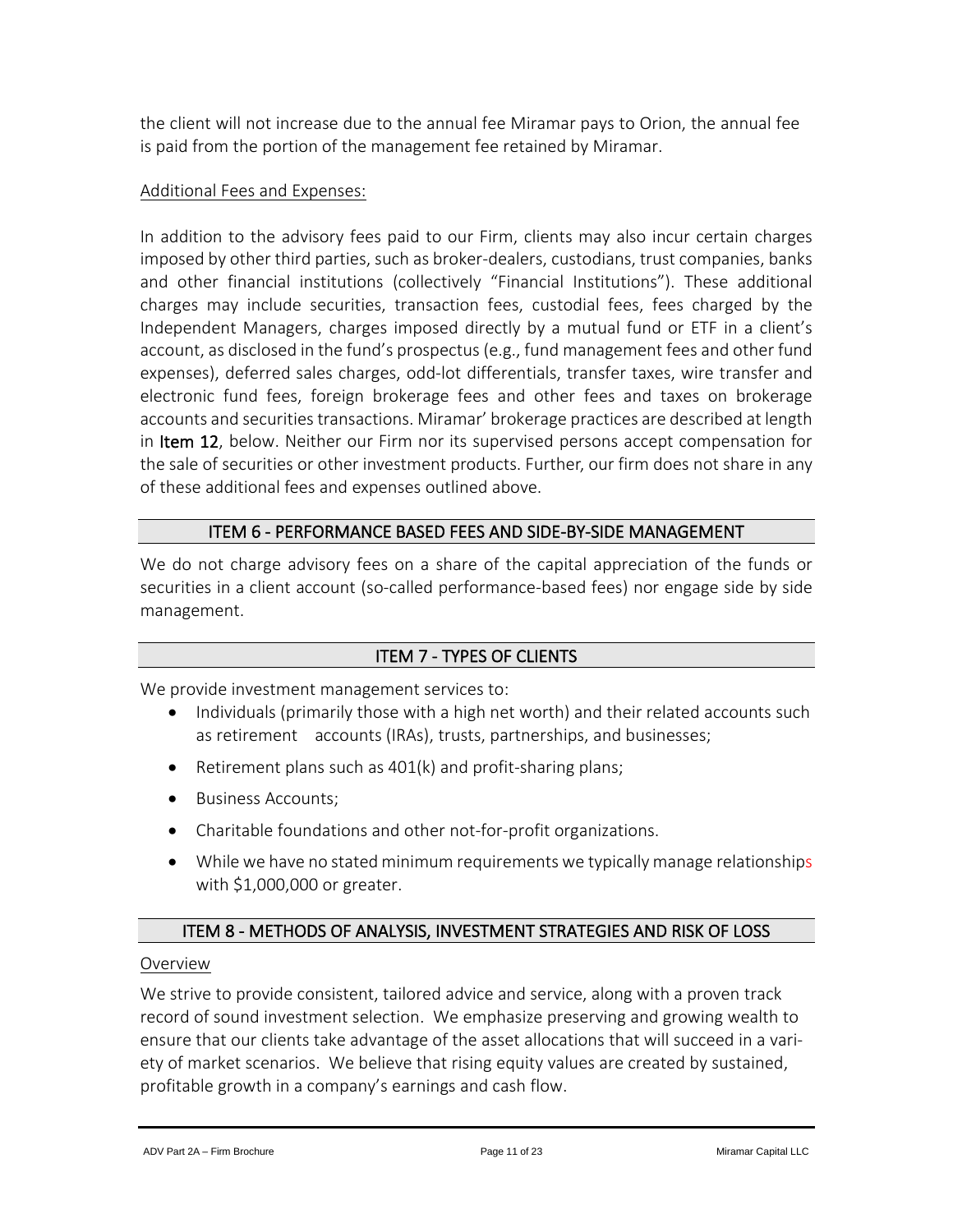#### Investment Strategies

#### Equities

We believe that earnings growth and dividends are the primary drivers for total return. Therefore, we focus our efforts on investing in high-quality, growth common stocks with strong fundamentals and a history of paying dividends. Dividends have historically been a key component of total equity investment returns, having represented approximately 43% of the average annualized total return generated by the S&P 500 Index from 1926 to 2010.

We believe that investing in growth companies with dividends offers the following benefits:

- Significant Source of Total Return
- Lower Relative Volatility
- Downside Protection During Turbulent Market Cycles
- Higher Returns Regardless of Interest Rate Movements.

We look for companies that have the following characteristics:

- Strong earnings potential
- Strong Free Cash Flow
- Solid Dividend Policy
- Below Average Debt
- Solid Management Teams
- Valuation That Offers a "Margin of Safety'"

Philosophical Tenets

- Over the long-term, we believe share prices follow earnings growth and dividends.
- High quality businesses with strong franchises and solid fundamentals (high free cash flow, low debt, strong ROE, and solid management)
- Companies with greater earnings stability offer a "Margin of Safety" as they tend to outperform in declining markets.
- Diversify stock portfolios among 5-7 different sectors (Technology, Health Care, Consumer Staples, Consumer Discretionary, Industrials, Financials, Energy and Materials) reduces risk.
- We believe investing in 20-30 individual large/mid-capitalization dividend paying companies offers further growth and diversification.
- For further diversification, we may utilize Exchange Traded Funds (ETFs) such as S&P 400 Mid Cap, S&P 600 Small Cap, EAFE and the Emerging Markets (EEM) where appropriate.
- Where we deem appropriate we utilize low-cost/no-load mutual funds to further enhance the overall diversification of the over portfolio.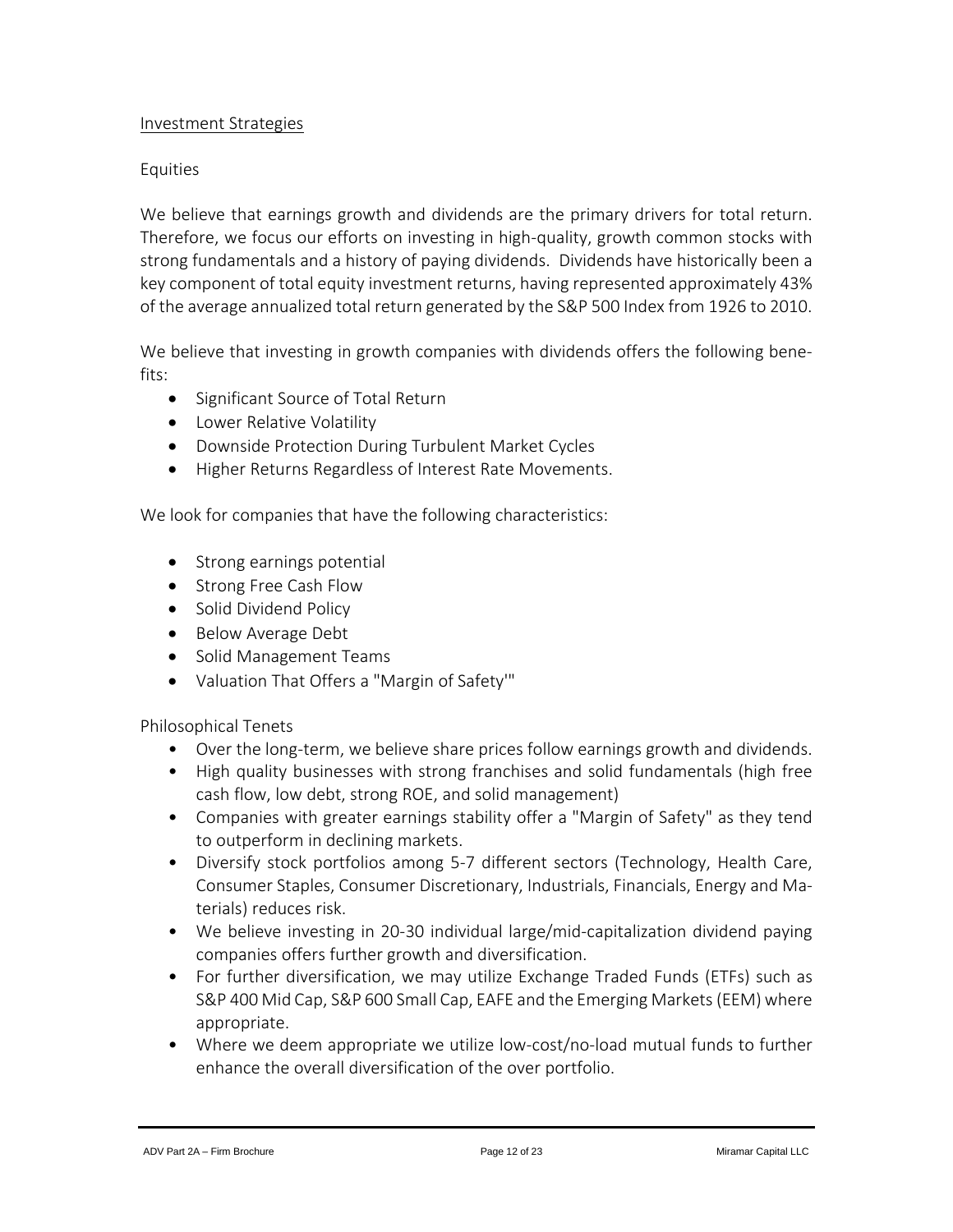Fixed Income Investment Philosophy

We believe in adding value by actively managing fixed income securities, building on a disciplined, research-driven framework. Our investment process is based on historical data that demonstrates that excess returns are driven by four distinct decisions;

- 1. Duration
- 2. Shape of the Yield Curve
- 3. Sector Allocation
- 4. Security Selection

Our active management approach to fixed income securities are aimed at adding value over the market rate of return by focusing on:

- Changes in interest rates
- Changes in the shape of the yield curve
- Changes in yield spreads among bond market sectors
- Security Selection

We construct individual bond portfolios by investing in individual short-to-intermediate, taxable and tax-exempt bonds based on the client's individual tax constraints. We believe that most investors utilize fixed income investments first and foremost for capital preservation, income and overall risk reduction to an investment portfolio. Therefore, we invest in investment grade fixed income securities among the various economic sectors to enhance capital preservation.

Our approach to fixed income portfolio management emphasizes safety and stability with minimal credit or interest rate risk.

Diversified High Credit Quality Bond Portfolios. For portfolios of municipal (tax-exempt) bonds we look for strong underlying credit rating regardless if the bond is "AAA" rated by the way of insurance. For portfolios of taxable bonds, we typically focus on high quality corporate bonds, U.S. Treasuries and government agencies.

# **Options**

On occasions we may use option transactions in conjunction with our day-to-day management of clients' equity investments. We generally only will sell covered calls to enhance income potential and to further reduce portfolio risk.

#### Risk of Loss

Clients must understand that past performance is not indicative of future results. Therefore, current and prospective clients should never assume that future performance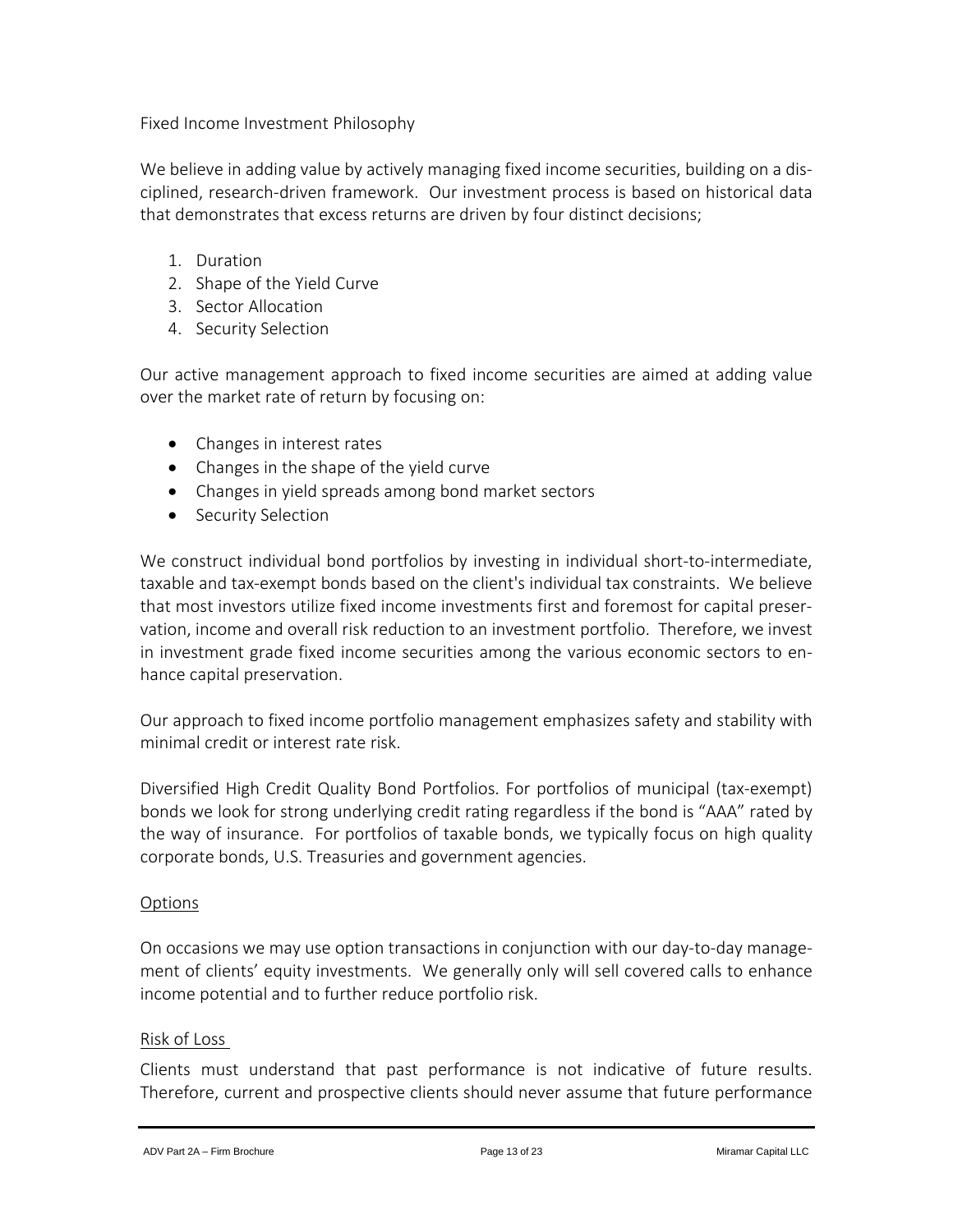of any specific investment or investment strategy will be profitable. Investing in securities involves risk of loss. Further, depending on the different types of investments there will be varying degrees of risk. Clients and prospective clients should be prepared to bear investment loss including loss of original principal.

Because of the inherent risk of loss associated with investing, our Firm is unable to represent, guarantee, or even imply that our services and methods of analysis can or will predict future results, successfully identify market tops or bottoms, or insulate you from losses due to market corrections or declines.

Investors should be aware that accounts are subject to the following risks:

*Market Risk* — Even a long-term investment approach cannot guarantee a profit. Economic, political and issuer-specific events will cause the value of securities to rise or fall. Because the value of investment portfolios will fluctuate, there isthe risk that you will lose money and your investment may be worth more or less upon liquidation.

*Foreign Securities and Currency Risk* — Investments in international and emergingmarket securities include exposure to risks such as currency fluctuations, foreign taxes and regulations, and the potential for illiquid markets and political instability.

*Capitalization Risk* — Small-cap and mid-cap companies may be hindered as a result of limited resources or less diverse products or services, and their stocks have historically been more volatile than the stocks of larger, more established companies.

*Interest Rate Risk* — In a rising rate environment, the value of fixed-income securities generally declines and the value of equity securities may be adversely affected.

*Credit Risk* — Credit risk is the risk that the issuer of a security may be unable to make interest payments and/or repay principal when due. A downgrade to an issuer's credit rating or a perceived change in an issuer's financial strength may affect a security's value and, thus, impact the fund's performance.

*Securities Lending Risk* — Securities lending involves the risk that the fund loses money because the borrower fails to return the securities in a timely manner or at all. The fund could also lose money if the value of the collateral provided for loaned securities, or the value of the investments made with the cash collateral, falls. These events could also trigger adverse tax consequences for the fund.

*Derivative Risk* — Derivatives are securities, such as futures contracts, whose value is derived from that of other securities or indices. Derivatives can be used for hedging (attempting to reduce risk by offsetting one investment position with another) or non-hedging purposes. Hedging with derivatives may increase expenses, and there is no guarantee that a hedging strategy will achieve the desired results.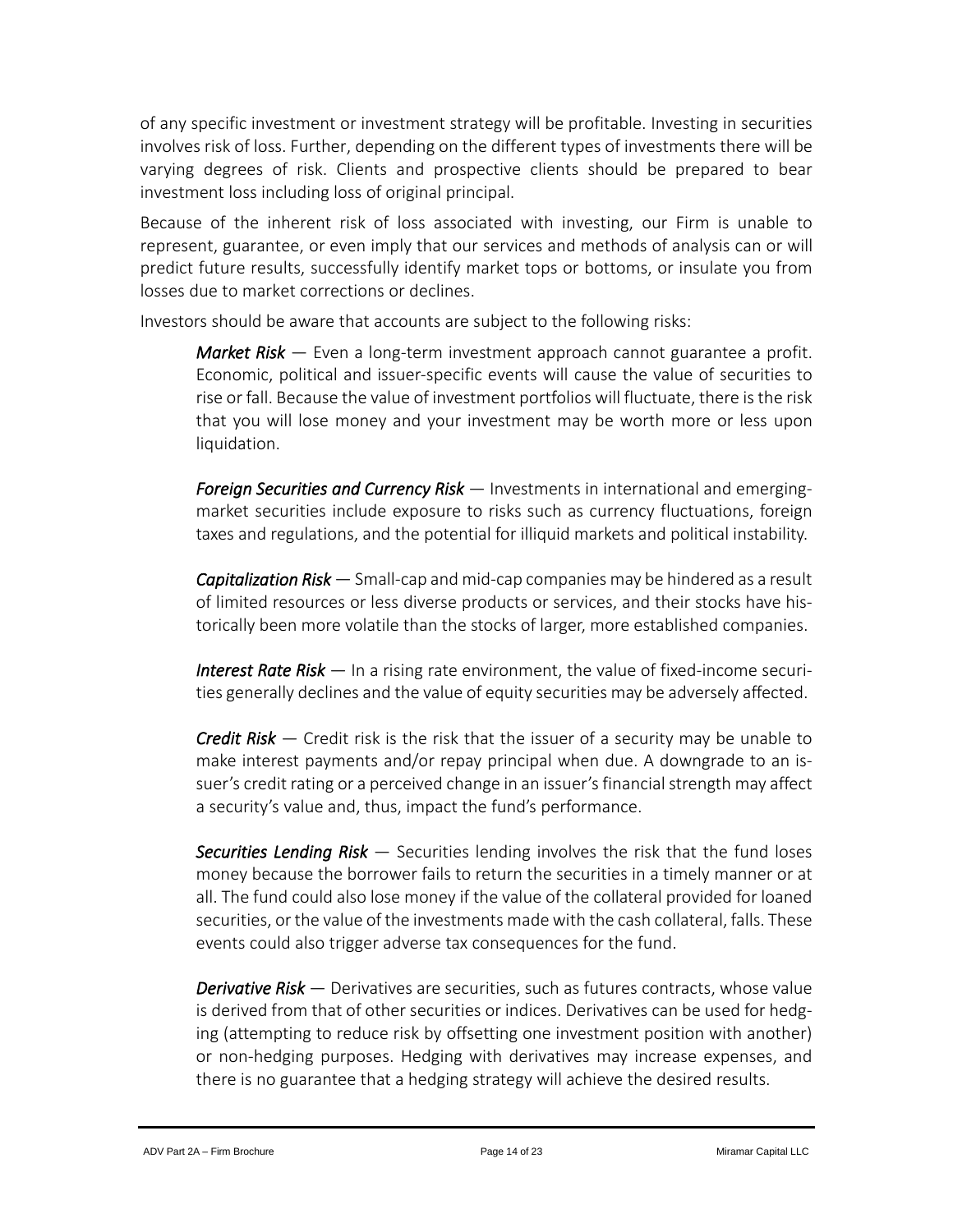*Exchange-Traded Funds* — ETFs face market-trading risks, including the potential lack of an active market for shares, losses from trading in the secondary markets and disruption in the creation/redemption process of the ETF. Any of these factors may lead to the fund's shares trading at either a premium or a discount to its "net asset value."

*Performance of Underlying Managers* — We select the mutual funds and ETFs in the asset allocation models. However, we depend on the manager of such funds to select individual investments in accordance with their stated investment strategy.

*Equity Risk* –Equity prices can be volatile and unpredictable over short periods of time. Unexpected external influences such as economic and political events can significantly impact equity prices. Certain equities may be illiquid and the sales price might be impacted if the holder has to sell before he or she intended. Investors holding common stock of any issuer are generally exposed to greater risk than if they hold preferred stock or debt obligations of the issuer.

*Company Risk* – There is always a level of company or industry risk when investing in stock positions. This is referred to as unsystematic risk and can be reduced through appropriate diversification. There is the risk that a company will perform poorly or that its value will be reduced based on factors specific to it or its industry.

*Options Risk* – Options on securities are subject to greater fluctuations in value than investing in the underlying securities. Purchasing and writing put or call options are highly specialized activities and involve greater investment risk. Puts and calls are the right to sell or buy a specified amount of an underlying asset at a set price within a set time.

*Fixed Income Risk* –Fixed income security prices can be volatile and unpredictable over short periods of time. Unexpected external influences such as economic and political events can significantly impact fixed income prices. Certain fixed income securities may be illiquid and the sales price might be impacted if the holder has to sell before he or she intended. Rating changes will impact fixed income security prices. The actual or perceived financial health of the issuer will impact fixed income security prices.

*Management Risk* – Investments also vary with the success and failure of the investment strategies, research, analysis and determination of portfolio securities. If our strategies do not produce the expected returns, the value of your investments will decrease.

*Tax Harvesting Risk –* One trading strategy employed in client accounts is tax harvesting. The intent of this trade is to sell an ETF or mutual fund at a taxable loss and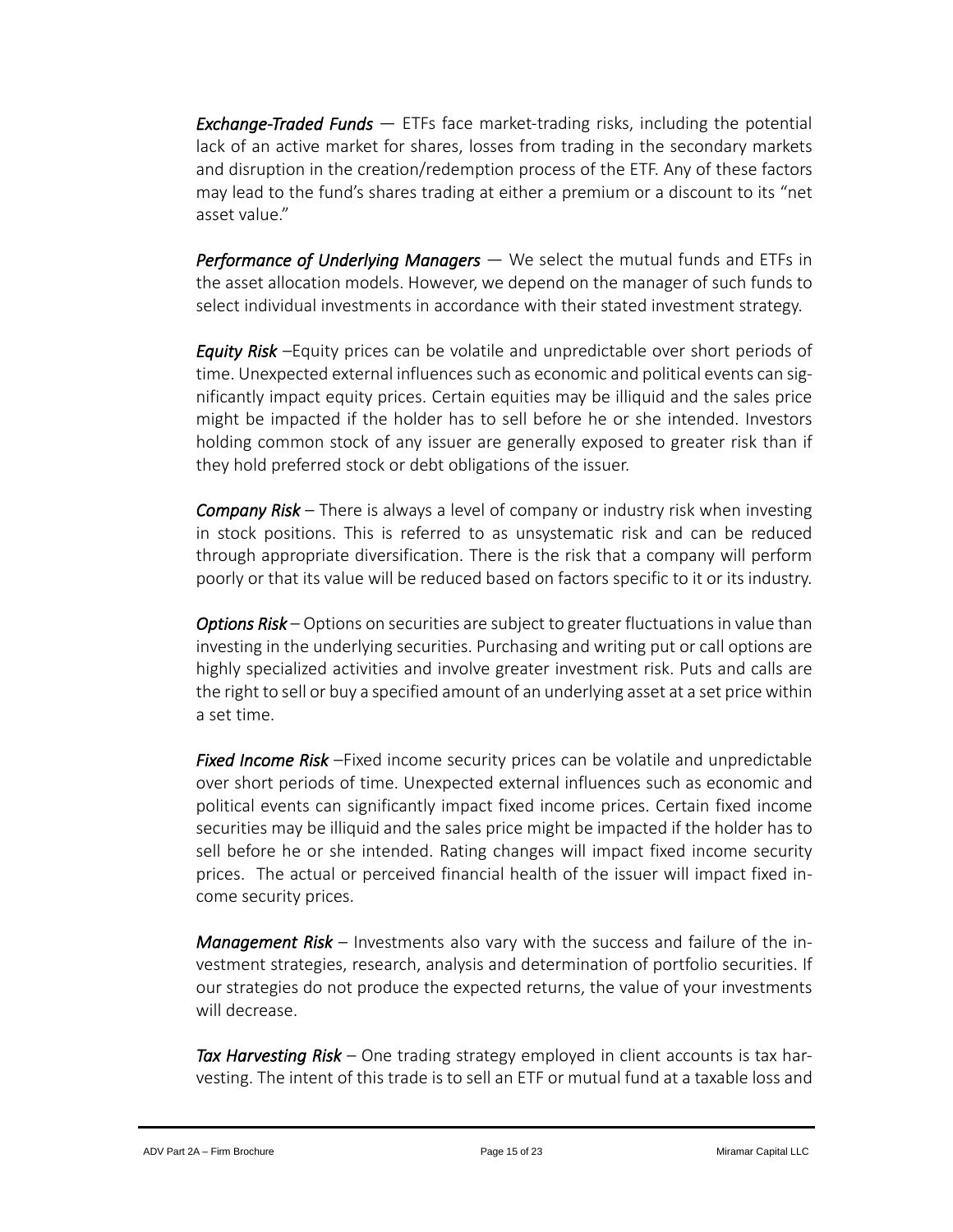replace those positions with a holding whose historical performance and expected future performance are similar, thereby having little impact on the overall strategic allocation, but capturing the tax loss. Because past performance is no indication of future performance, there is potential for the future performance of the replacement position to deviate from that of the initial holding. This type of strategy may also incur an increase in the frequency of trading and amount of transaction costs.

*Cybersecurity Risk* - In addition to the Material Risks listed above, investing involves various operational and "cybersecurity" risks. These risks include both intentional and unintentional events at MIRAMAR CAPITAL or one of its third-party counterparties or service providers, that may result in a loss or corruption of data, result in the unauthorized release or other misuse of confidential information, and generally compromise our Firm's ability to conduct its business. A cybersecurity breach may also result in a third-party obtaining unauthorized access to our clients' information, including social security numbers, home addresses, account numbers, account balances, and account holdings. Our Firm has established business continuity plans and risk management systems designed to reduce the risks associated with cybersecurity breaches. However, there are inherent limitations in these plans and systems, including that certain risks may not have been identified, in large part because different or unknown threats may emerge in the future. As such, there is no guarantee that such efforts will succeed, especially because our Firm does not directly control the cybersecurity systems of our third-party service providers. There is also a risk that cybersecurity breaches may not be detected.

#### ITEM 9 - DISCIPLINARY INFORMATION

<span id="page-15-1"></span><span id="page-15-0"></span>We do not have any legal, financial or other "disciplinary" item to report.

# ITEM 10 - OTHER FINANCIAL INDUSTRY ACTIVITIES AND AFFILIATIONS

We have no other financial activities or affiliations.

# <span id="page-15-2"></span>ITEM 11 - CODE OF ETHICS PARTICIPATION OR INTEREST IN CLIENT TRANSACTIONS AND PERSONAL TRADING

Our Firm and persons associated with us are allowed to invest for their own accounts or to have a financial investment in the same securities or other investments that we recommend or acquire for your account and may engage in transactions that are the same as or different than transactions recommended to or made for your account. This creates a conflict of interest. We recognize the fiduciary responsibility to act in your best interest and have established polices to mitigate conflicts of interest.

We have developed and implemented a Code of Ethics that sets forth standards of conduct expected of our advisory personnel to mitigate this conflict of interest. The Code of Ethics

ADV Part 2A – Firm Brochure **Page 16 of 23** Page 16 of 23 Miramar Capital LLC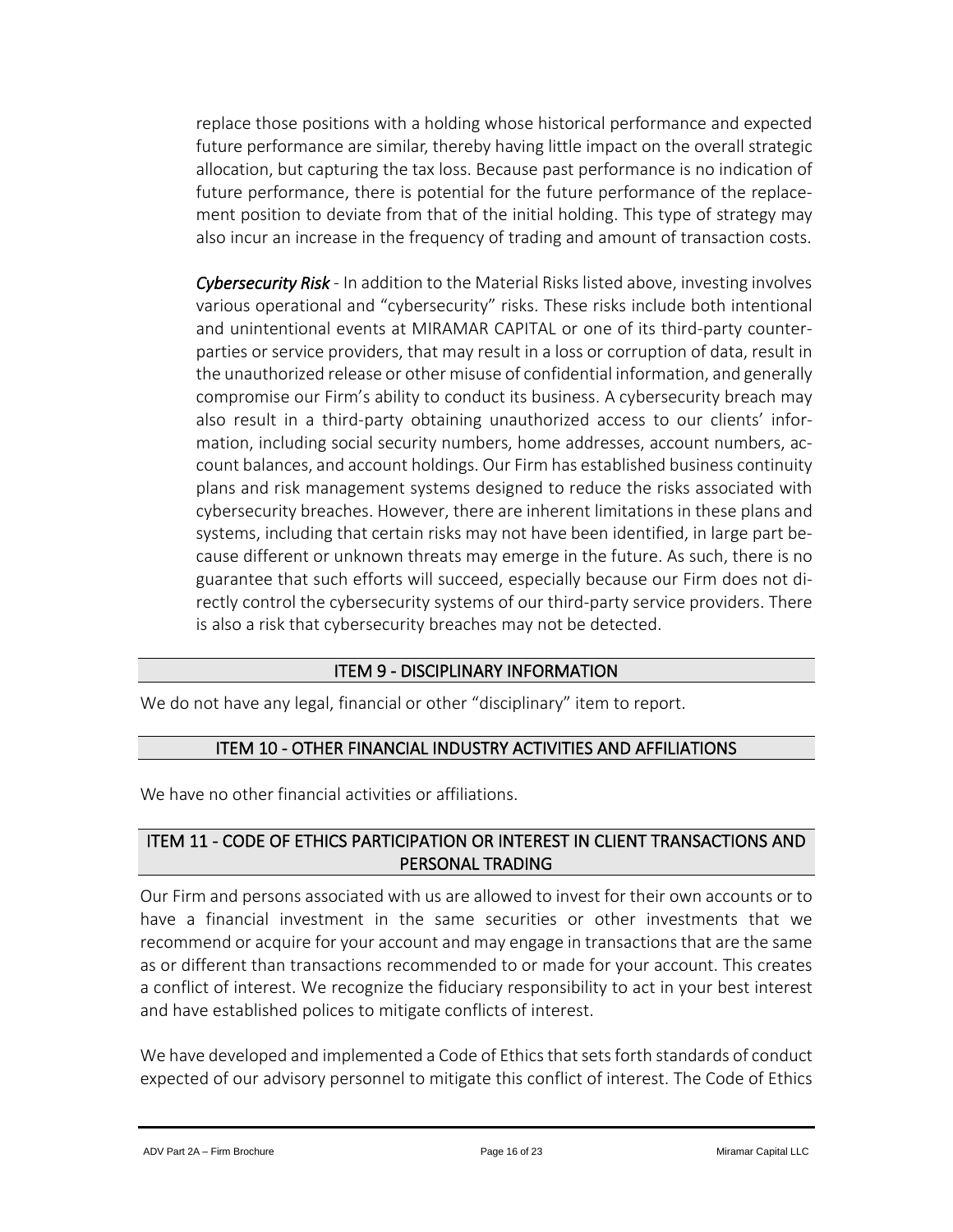addresses, among other things, personal trading, gifts, the prohibition against the use of inside information.

The Code of Ethics is designed to protect our clients to detect and deter misconduct, educate personnel regarding the firm's expectations and laws governing their conduct, remind personnel that they are in a position of trust and must act with complete propriety at all times, protect the reputation of Miramar, guard against violation of the securities laws, and establish procedures for personnel to follow so that we may determine whether their personnel are complying with the firm's ethical principles.

We have established the following restrictions in order to ensure our firm's fiduciary responsibilities:

- 1. A director, officer or employee of Miramar shall not buy or sell any securities for their personal portfolio(s) where their decision is substantially derived, in whole or in part, by reason of his or her employment unless the information is also available to the investing public on reasonable inquiry. No supervised employee of Miramar shall prefer his or her own interest to that of the advisory client.
- 2. We maintain a list of all securities holdings of anyone associated with this advisory practice with accessto advisory recommendations. These holdings are reviewed on a regular basis by an appropriate officer/individual of Miramar.
- 3. We emphasize the unrestricted right of the client to decline to implement any advice rendered, except in situations where we are granted discretionary authority of the client's account.
- 4. We require that all supervised employees must act in accordance with all applicable Federal and State regulations governing registered investment advisory practices.
- 5. Any supervised employee not in observance of the above may be subject to termination.

# Investment Policy

None of our associated persons may effect for himself/herself or for accounts in which he/she holds a beneficial interest, any transactions in a security which is being actively recommended to any of our clients, unless in accordance with the Firm's procedures.

You may request a complete copy of our Code by contacting us at the address, telephone or email on the cover page of this Part 2; Attn: Chief Compliance Officer.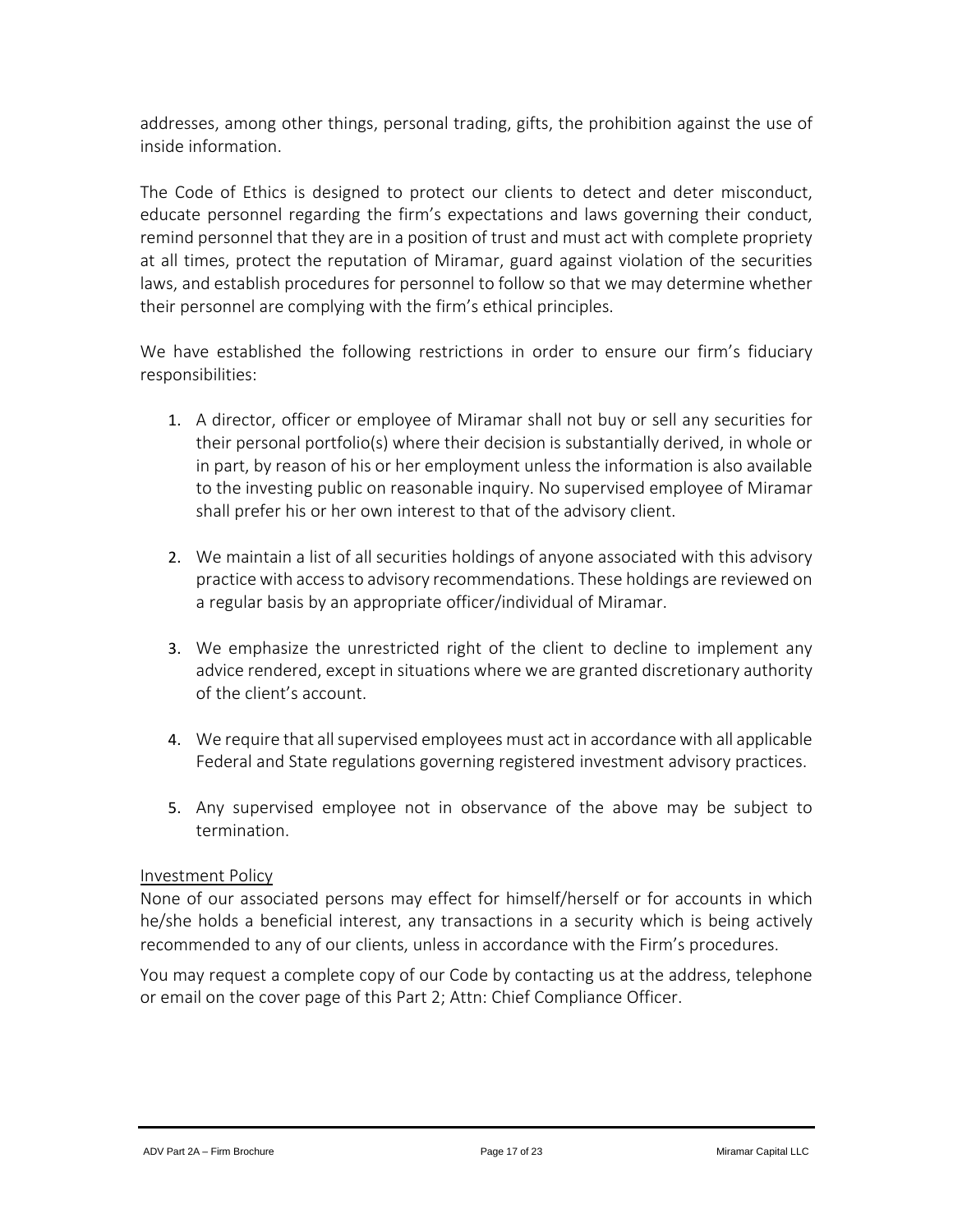## ITEM 12 - BROKERAGE PRACTICES

<span id="page-17-0"></span>We have relationships with TD Ameritrade Institutional, Fidelity Institutional Wealth Services ("Fidelity") and Charles Schwab & Co., Inc. Advisor Services, TD Ameritrade Institutional is a division of TD Ameritrade, Inc. ("TD Ameritrade") and Fidelity Institutional Wealth Services ("Fidelity") and Charles Schwab & Co., Inc. Advisor Services ("Schwab"), are all members FINRA/SIPC. TD Ameritrade, Fidelity and Schwab (custodian(s)) are independent and unaffiliated SEC-registered broker-dealers. These custodians offer services to independent investment advisors that include custody of securities, trade execution, clearance and settlement of transactions. Miramar participates in the TD Ameritrade Institutional program. Miramar receives some benefits from the custodians through its participation in the program. (Please see the disclosure under Item 14 below.)

There is no direct link between our participation in the program and the investment advice we give to our clients, although we receive economic benefits through our participation in the program that are typically not available to any other independent investment advisors participating in the program. These benefits include the following products and services (provided without cost or at a discount): receipt of duplicate Client statements and confirmations; research related products and tools; consulting services; access to a trading desk serving advisor participants; access to block trading (which provides the ability to aggregate securities transactions for execution and then allocate the appropriate shares to Client accounts); the ability to have advisory fees deducted directly from Client accounts; access to an electronic communications network for Client order entry and account information; access to mutual funds with no transaction fees and to certain institutional money managers; and discounts on compliance, marketing, research, technology, and practice management products or services provided to us by third party vendors. The custodians may also have paid for business consulting and professional services received by some of our related persons. Some of the products and services made available by the custodians through the program may benefit us but may not benefit your account. These products or services may assist us in managing and administering your account, including accounts not maintained at the custodians. Other services made available by our custodians are intended to help us manage and further develop our business enterprise. The benefits received by Miramar or our personnel through participation in the program do not depend on the amount of brokerage transactions directed to the custodians. As part of our fiduciary duties to clients, we endeavor at all times to put the interests of our clients first. You should be aware, however, that the receipt of economic benefits by Miramar or our related persons in and of itself creates a potential conflict of interest and may indirectly influence our choice of custodians for custody and brokerage services.

In the event you request us to recommend a broker/dealer custodian for execution and/or custodial services, we generally recommend your account to be maintained at TD Ameritrade, Fidelity or Schwab. We may recommend that you establish accounts with one of these custodians to maintain custody of your assets and to effect trades for your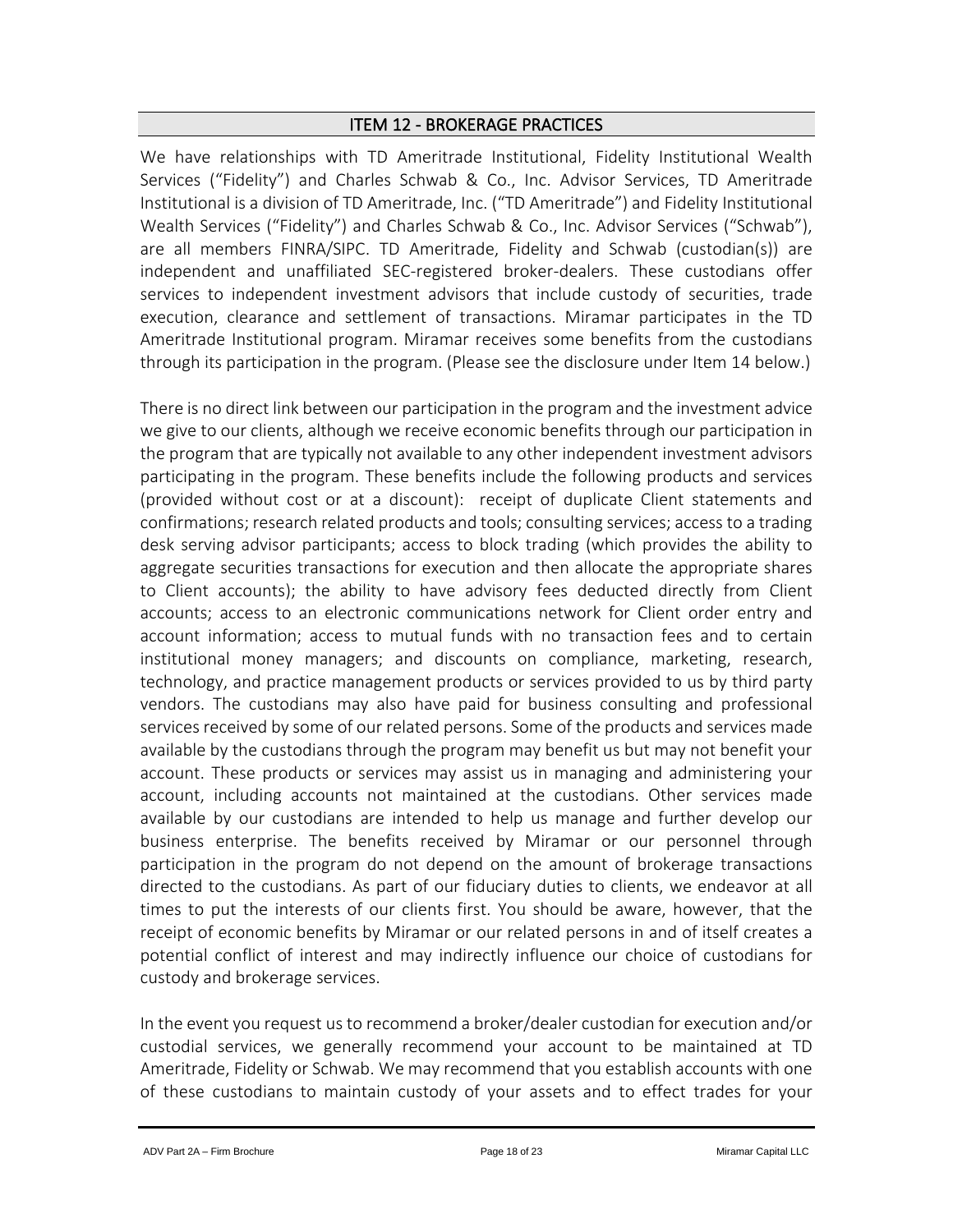accounts. You are under no obligation to act upon any recommendations, and if you elect to act upon any recommendations, you are under no obligation to place the transactions through any broker/dealer we recommend. Our recommendation is generally based on the broker's cost and fees, skills, reputation, dependability and compatibility with the client. You may be able to obtain lower commissions and fees from other brokers and the value of products, research and services given to us is not a factor in determining the selection of broker/dealer or the reasonableness of their commissions.

## Brokerage for Client Referrals

Our Firm does not receive client referrals from any custodian or third party in exchange for using that broker-dealer or third party.

# Aggregation and Allocation of Transactions

We may aggregate transactions if we believe that aggregation is consistent with the duty to seek best execution for our clients and is consistent with the disclosures made to clients and terms defined in the client investment advisory agreement. No advisory client will be favored over any other client, and each account that participates in an aggregated order will participate at the average share price (per custodian) for all transactions in that security on a given business day.

If we do not receive a complete fill for an aggregated order, we will allocate the order on a pro-rata basis. If we determine that a pro-rata allocation is not appropriate under the particular circumstances, we will base the allocation on other relevant factors, which may include:

- 1. When only a small percentage of the order is executed, with respect to purchase allocations, allocations may be given to accounts high in cash;
- 2. With respect to sale allocations, allocations may be given to accounts low in cash;
- 3. We may allocate shares to the account with the smallest order, or to the smallest position, or to an account that is out of line with respect to security or sector weightings, relative to other portfolios with similar mandates;
- 4. We may allocate to one account when that account has limitations in its investment guidelines prohibiting it from purchasing other securities that we expect to produce similar investment results and that can be purchased by other accounts in the block;
- 5. If an account reaches an investment guideline limit and cannot participate in an allocation, we may reallocate shares to other accounts. For example, this may be due to unforeseen changes in an account's assets after an order is placed;
- 6. If a pro-rata allocation of a potential execution would result in a de Minimis allocation in one or more accounts, we may exclude the account(s) from the allocation.
- 7. We will document the reasons for any deviation from a pro-rata allocation.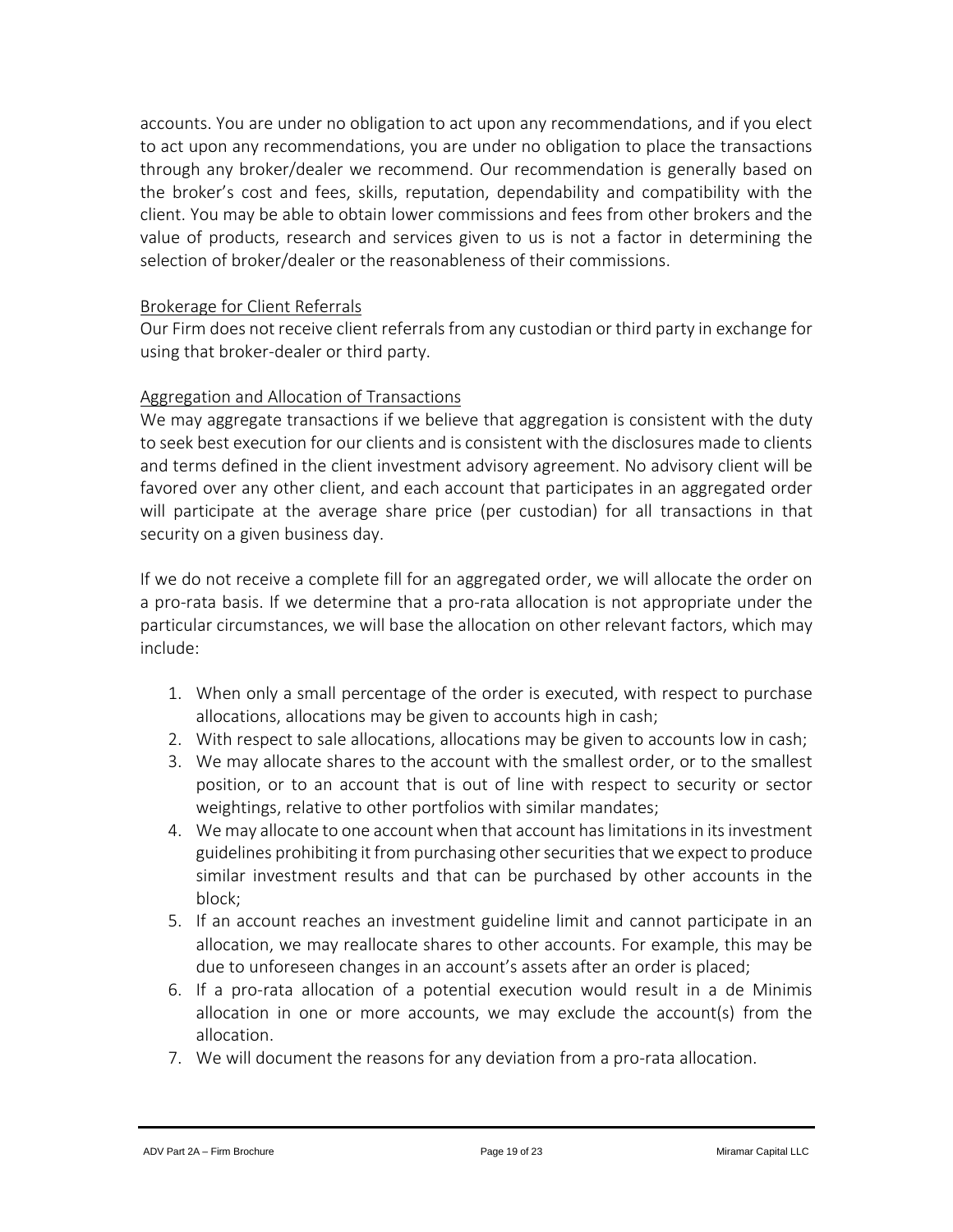## Trade Errors

We have implemented procedures designed to prevent trade errors; however, trade errors in client accounts cannot always be avoided. Consistent with our fiduciary duty, it is our policy to correct trade errors in a manner that is in the best interest of the client. In cases where the client causes the trade error, the client will be responsible for any loss resulting from the correction. Depending on the specific circumstances of the trade error, the client may not be able to receive any gains generated as a result of the error correction. In all situations where the client does not cause the trade error, the client will be made whole and we will absorb any loss resulting from the trade error if the error was caused by the firm. If the error is caused by the Custodian, the Custodian will be responsible for covering all trade error costs. If an investment gain results from the correcting trade, the gain will be donated to charity. We will never benefit or profit from trade errors.

#### Directed Brokerage

We do not routinely recommend, request or require that you direct us to execute transaction through a specified broker dealer. We typically do not permit you to direct brokerage. We place trades for your account subject to our duty to seek best execution and other fiduciary duties.

# ITEM 13 - REVIEW OF ACCOUNTS

#### <span id="page-19-0"></span>Account Reviews and Reviewers – Investment Supervisory Services

Our Investment Adviser Representatives will monitor client accounts on a regular basis and perform annual reviews with each client. All accounts are reviewed for consistency with client investment strategy, asset allocation, risk tolerance and performance relative to the appropriate benchmark. More frequent reviews may be triggered by changes in an account holder's personal, tax or financial status. Geopolitical and macroeconomic specific events may also trigger reviews.

#### Statements and Reports

The custodian for the individual client's account will provide clients with an account statement at least quarterly.

Reports may also be provided at every client meeting. Communication to clients will be done on an as needed basis with a minimum of 1 contact per calendar year.

You are urged to compare the reports provided by Miramar against the account statements you receive directly from your account custodian.

Consulting clients (i.e. those who have no assets under management with us in our advisory program) will receive no regular reports from the Firm.

ADV Part 2A – Firm Brochure **Page 20 of 23** Page 20 of 23 Miramar Capital LLC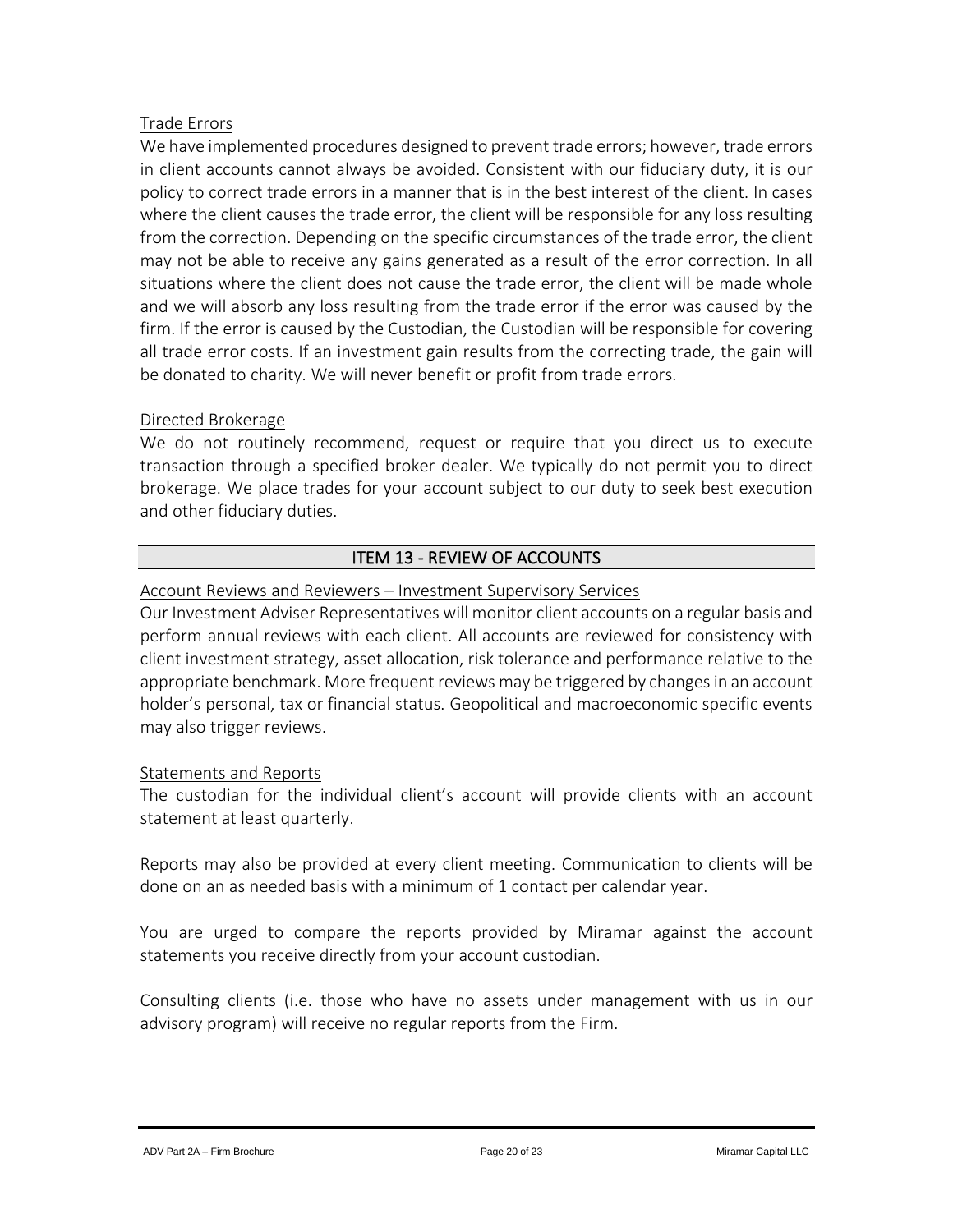#### ITEM 14 – CLIENT REFERRALS AND OTHER COMPENSATION

<span id="page-20-0"></span>Our firm neither accepts nor pays fees for referrals. As disclosed under Brokerage Practices, we participate in Fidelity's, TD Ameritrade's and Schwab's institutional customer program and we may recommend one of these custodians to you for custody and brokerage services. There is no direct link between our participation in the program and the investment advice we give to our clients, although we receive economic benefits through our participation in the program that are typically not available to any other independent Investment Advisors participating in the program. These benefits include the following products and services (provided without cost or at a discount): receipt of duplicate Client statements and confirmations; research related products and tools; consulting services; access to a trading desk serving advisor participants; access to block trading (which provides the ability to aggregate securities transactions for execution and then allocate the appropriate shares to Client accounts); the ability to have advisory fees deducted directly from Client accounts; access to an electronic communications network for Client order entry and account information; access to mutual funds with no transaction fees and to certain institutional money managers; and discounts on compliance, marketing, research, technology, and practice management products or services provided to us by third party vendors. The custodians may also have paid for business consulting and professional services received by some of our related persons. Some of the products and services made available by our custodians through the program may benefit us but may not benefit your account. These products or services may assist us in managing and administering your account, including accounts not maintained at Fidelity, TD Ameritrade or Schwab. Other services made available by our custodians are intended to help us manage and further develop our business enterprise. The benefits received by Miramar or our personnel through participation in the program do not depend on the amount of brokerage transactions directed to the custodians. As part of our fiduciary duties to clients, we endeavor at all times to put the interests of our clients first. You should be aware, however, that the receipt of economic benefits by Miramar or our related persons in and of itself creates a potential conflict of interest and may indirectly influence our choice of TD Ameritrade, Fidelity or Schwab for custody and brokerage services.

# ITEM 15 – CUSTODY

<span id="page-20-1"></span>We do not have physical custody, as it applies to investment advisors. Custody has been defined by regulators as having access or control over client funds and/or securities.

For all accounts, our firm has the authority to have fees deducted directly from client accounts. Our firm has established procedures to ensure all client funds and securities are held at a qualified custodian in a separate account for each client under that client's name. Clients or an independent representative of the client will direct, in writing, the establishment of all accounts and therefore are aware of the qualified custodian's name, address and the manner in which the funds or securities are maintained. Finally, account statements are delivered directly from the qualified custodian to each client, or the client's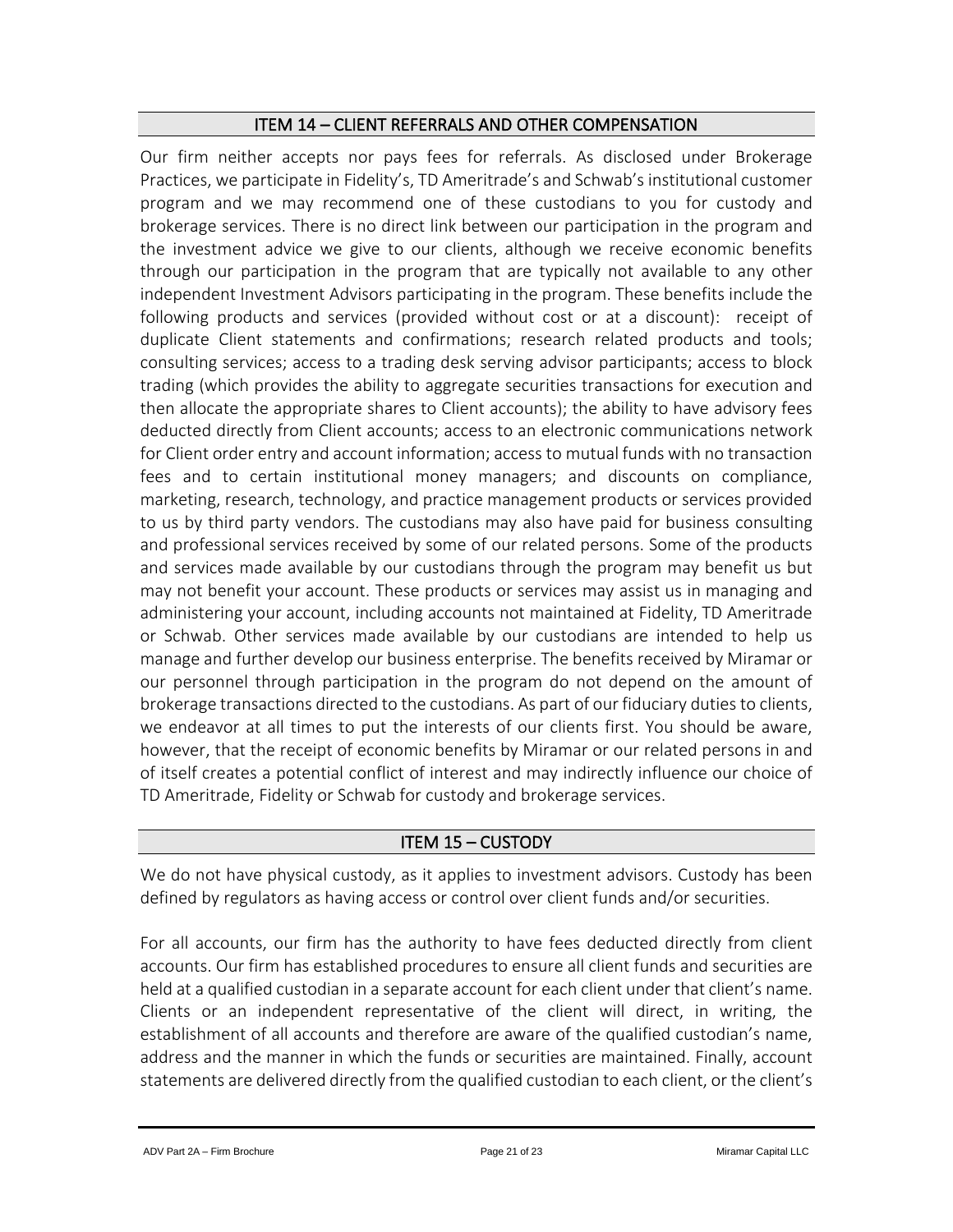independent representative, at least quarterly. You should carefully review those statements and are urged to compare the statements against reports received from Miramar. When you have questions about your account statements, you should contact Miramar or the qualified custodian preparing the statement.

Please refer to Item 5 for more information about the deduction of advisor fees.

#### ITEM 16 – INVESTMENT DISCRETION

<span id="page-21-0"></span>For discretionary accounts, prior to engaging Miramar to provide investment advisory services, you will enter a written Agreement with us granting the firm the authority to supervise and direct, on an on-going basis, investments in accordance with the client's investment objective and guidelines. In addition, you will need to execute additional documents required by the Custodian to authorize and enable Miramar, in its sole discretion, without prior consultation with or ratification by you, to purchase, sell or exchange securities in and for your accounts. We are authorized, in our discretion and without prior consultation with you to: (1) buy, sell, exchange and trade any investment company registered under the Investment Company Act of 1940 and (2) determine the amount of securities to be bought or sold and (3) place orders with the custodian. Any limitations to such discretionary authority will be communicated to our Firm in writing by you, the client.

The limitations on investment and brokerage discretion held by Miramar for you are:

- 1. For discretionary accounts, we require that we be provided with authority to determine which securities and the amounts of securities to be bought or sold.
- 2. Any limitations on this discretionary authority shall in writing as indicated on the investment advisory Agreement, Appendix B. You may change/amend these limitations as required.

Research products and services received by us from custodians will be used to provide services to all our clients.

In some instance, we may not have discretion. We will discuss all transactions with you prior to execution or you will be required to make the trades if in an employer sponsored account.

# ITEM 17 – VOTING YOUR SECURITIES

<span id="page-21-1"></span>We will not vote proxies on your behalf. You are welcome to vote proxies or designate an independent third-party at your own discretion. You designate proxy voting authority in the custodial account documents. You must ensure that proxy materials are sent directly to you or your assigned third party. We do not take action with respect to any securities or